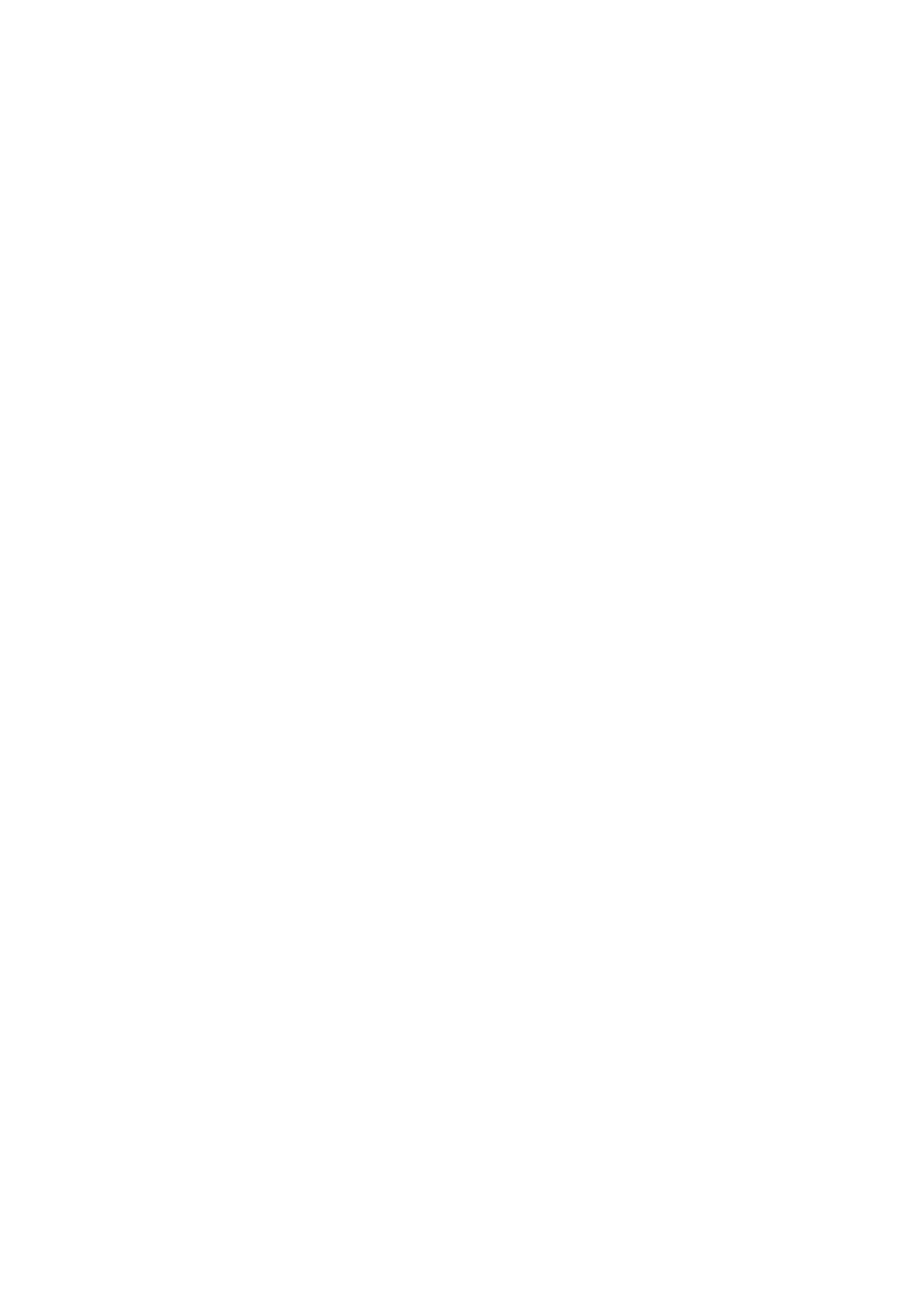# **Contents**

| 1.  |                                                                                |    |
|-----|--------------------------------------------------------------------------------|----|
| 2.  |                                                                                |    |
| 3.  | Function of the "inline" automatic pump recirculation valve PSG-N 4            |    |
| 4.  |                                                                                |    |
| 5.  | "Inline" automatic pump recirculation valve PSG-N type 75 and 75-K 6           |    |
| 6.  |                                                                                |    |
| 7.  |                                                                                |    |
| 8.  |                                                                                |    |
| 9.  |                                                                                |    |
| 10. | "Inline" automatic pump recirculation valve with start-up flange (optional) 15 |    |
| 11. |                                                                                |    |
| 12. |                                                                                |    |
| 13. |                                                                                |    |
| 14. |                                                                                |    |
| 15. |                                                                                |    |
| 16. |                                                                                |    |
| 17. |                                                                                |    |
| 18  | Type coding PSG-N                                                              | 18 |
| 19. |                                                                                |    |
| 20. |                                                                                |    |
| 21. |                                                                                |    |
| 22. |                                                                                |    |

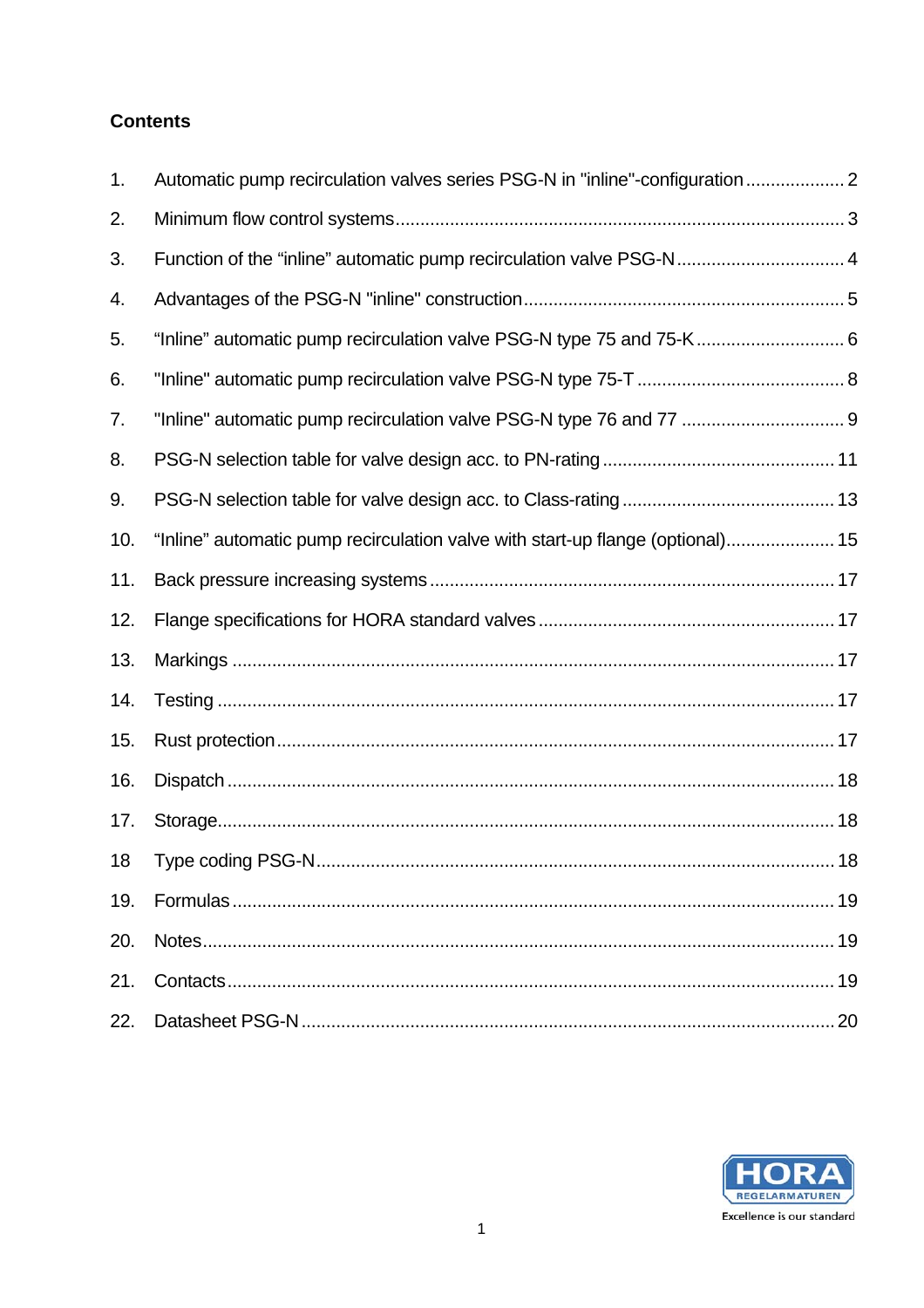#### **1. Automatic pump recirculation valves series PSG-N in "inline"-configuration**

The automatic pump recirculation valves protect centrifugal pumps from possible damages caused by thermal and hydraulic overloads at low load operations by means of an automatic controlled bypassflow which corresponds with the required minimumflow of the pump.

The automatic pump recirculation valves of our series PSG-N have following specific features:

- Modulating bypassflow control
- Low noise single- or multistage pressure-letdown.
- Very servicefriendly thanks to the simple "inline" construction. Disassembly of all internals is possible without taking the valves out of the pipeline.
- Price advantages thanks to large stock availability and simple method of construction.
- The valves can be executed with all common flanges.

As a standard the valves are supplied in the sizes DN 32 (NPS 1,5) up to DN 200 (NPS 8) and pressureratings PN 10 up to PN 250 (CL 150 up to CL 1500) in cast steel material GP240GH+N (ASTM A 216 WCB). Upon request alternative sizes and materials can be quoted.





picture 1 **Type 75** picture 2 **Type 76** 

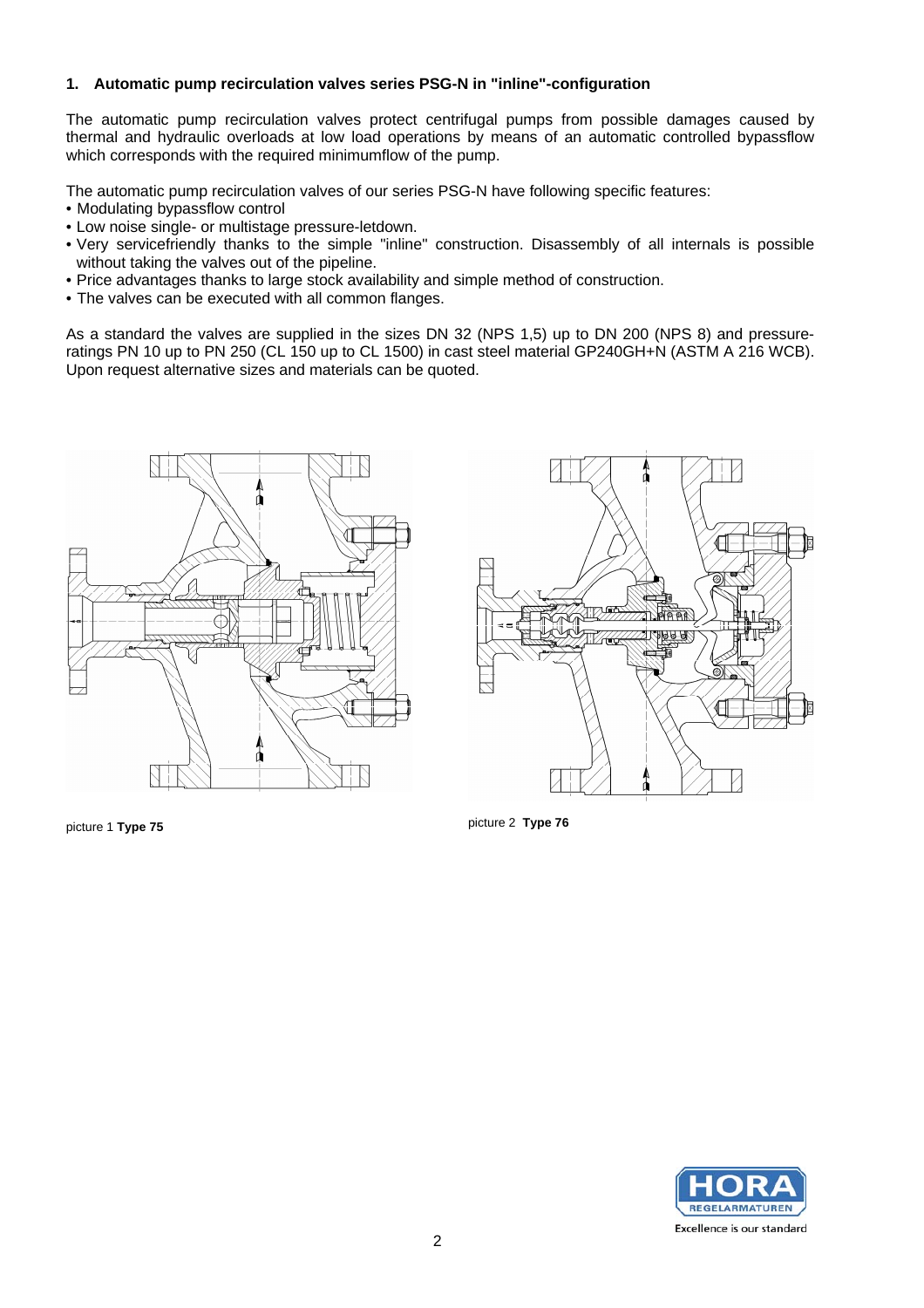#### **2. Minimum flow control systems**

All shown systems are available at HORA.



#### **Fixed pressure reducing unit in the bypass line**

Advantage:

Low initial procurement costs.

Disadvantages:

High energy loss in combination with high operating costs due to continuous water circulation through the pressure reducing unit. A seperate nonreturnvalve is required.

picture 3



#### **Automatic Pump Recirculation Valve**

Advantages: No need for a seperate nonreturnvalve. No energy loss due to unnecessary bypass flow. Compact configuration. Service friendly because of the "inline" construction and the limited number of components. Operation without external power supply. Altogether the most cost effective solution.

picture 4



### **Conventional system**

#### Advantage:

No energy loss due to unnecessary bypass flow.

#### Distadvantages:

Service intensive due to large number of components. External power supply required. Seperate nonreturnvalve required. High initial procurement costs



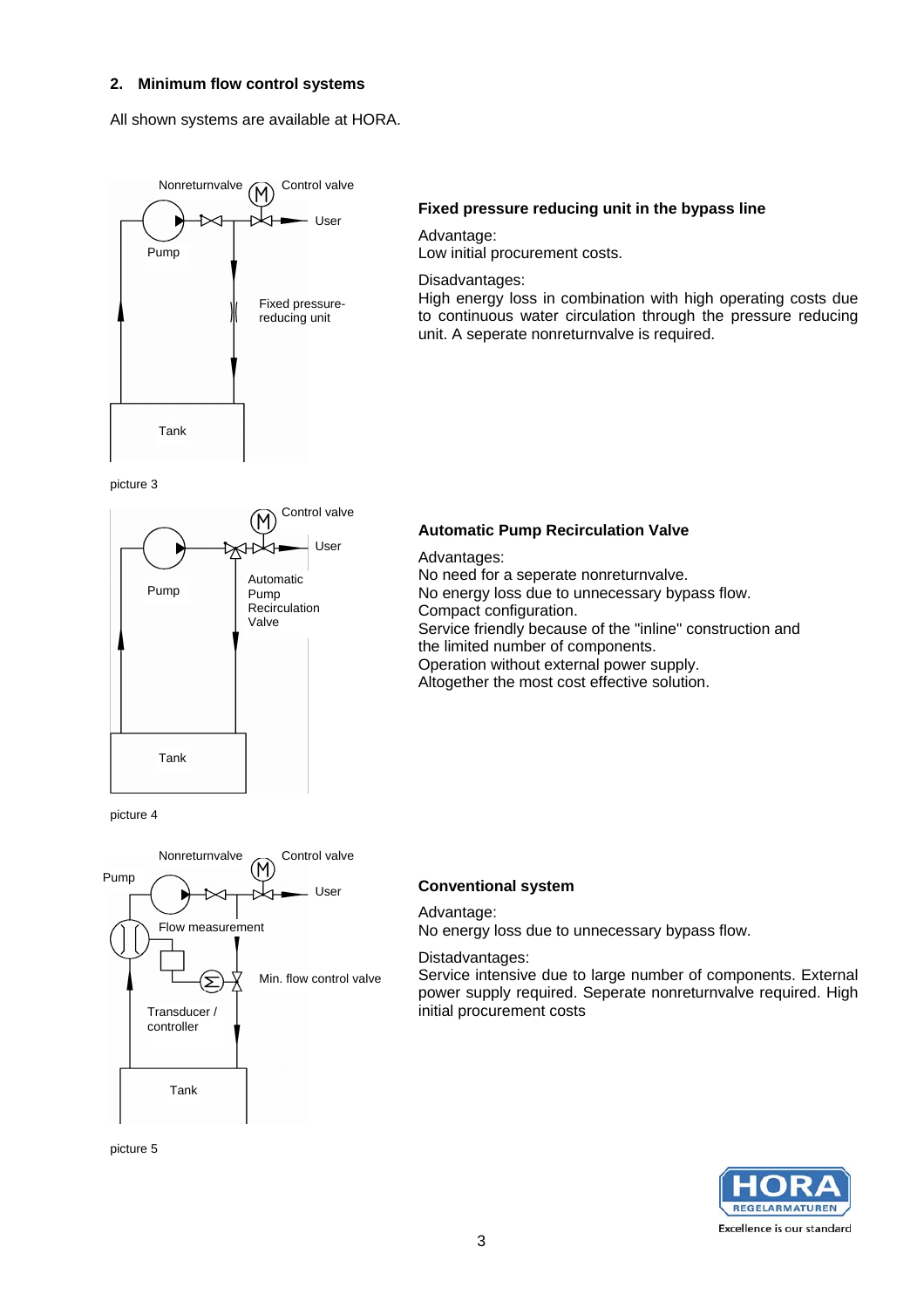**3. Function of the "inline" automatic pump recirculation valve PSG-N** 

#### **PSG-N (Type 75)**  (Single stage)

**PSG-N (Type 76)**  (Multi-stage)



.<br>\*Note: Type 75 Small leakageflow

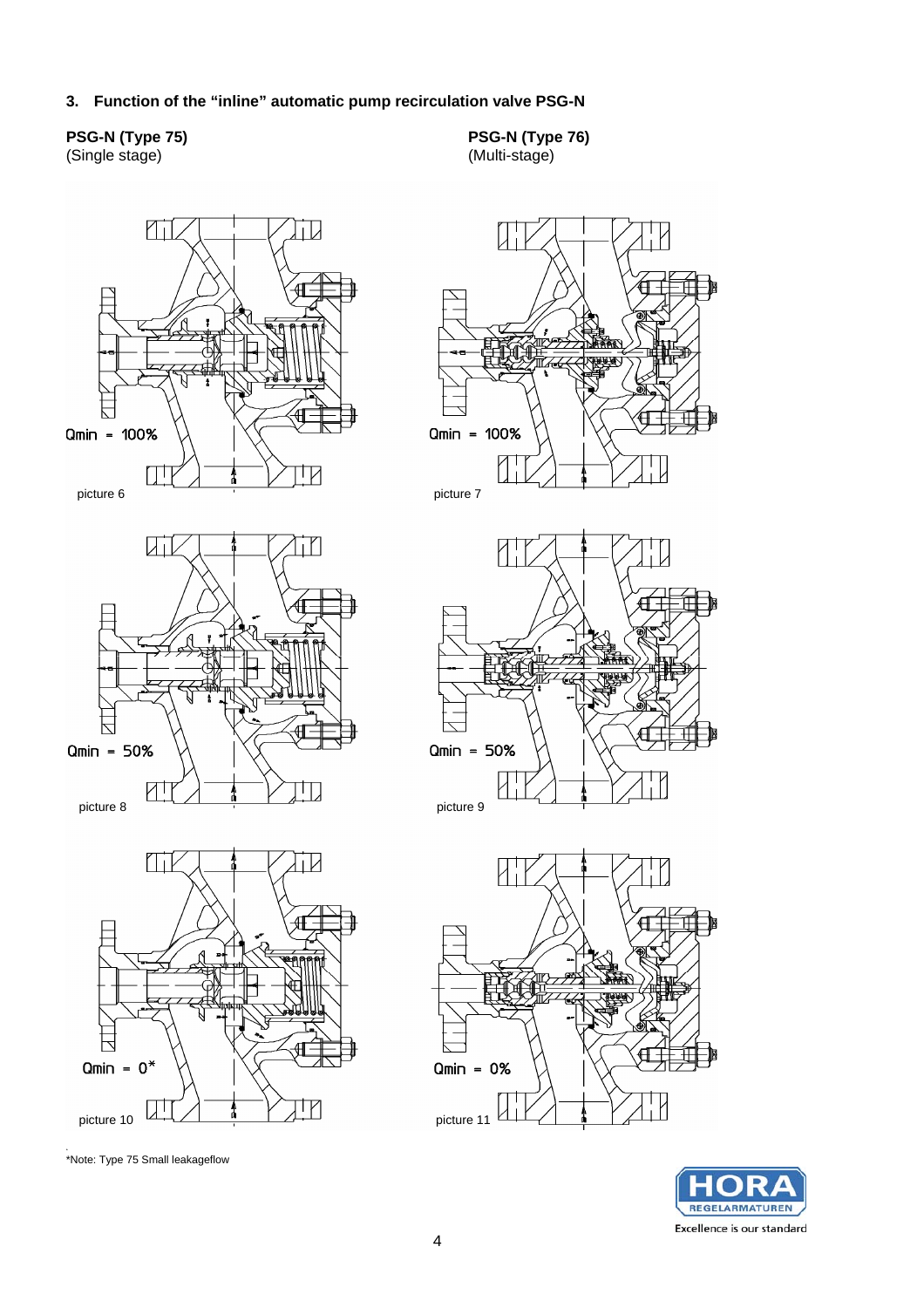The pictures 6 and 7 show the valves in closed position of mainflow (checkvalves in their seats). This situation occurs when the control valve in the prosessline is closed. Through the open area's (in the plug or along the seat bushing and control plug) the required minimum flow for the pump is reduced in pressure and led to the tank.

The pictures 8 and 9 show the automatic pump recirculation valves in a partly open position, (the checkvalve is partly lifted and the bypass is partly opened). This position is established when the pumpflow is split between the mainline and the bypassline to the tank.

The pictures 10 and 11 show the valves with their checkvalves in their upper, fully open position. The bypass is tightly closed, except for a tolerance related leakage flow with type 75. The full pumpflow runs to the tank. The type 75-K looks like type 75, only the diameter of the bypass bushing is smaller.

This modulating minimum-flow recirculation with the inline valve ensures thrustworthy and smooth plant operation. Because the casted housing (one piece) contains a bolted-on cover, it is possible to reach the valve internals without the necessity of taking the valve out of the pipeline.

### **4. Advantages of the PSG-N "inline" construction**

- The valve housing (one piece) doesn't have to be taken out of the piping, not even for revisions or inspection purposes.
- All parts can easily be exchanged after removal of the bolted-on cover. It can be purposeful to weld the valve into the pipeline. The valves can be supplied with butt-welding-ends.

The installation position of the valves has an impact on the valve layout and must be indicated in case of an order.

The layout is based on a valve installation within 1.5 meter from the pump outlet. Valves size DN 200 (NPS 8) and larger must be installed in a horizontal line with the bypass pointing downwards.

Valves should not be installed with the bypass pointing upwards.



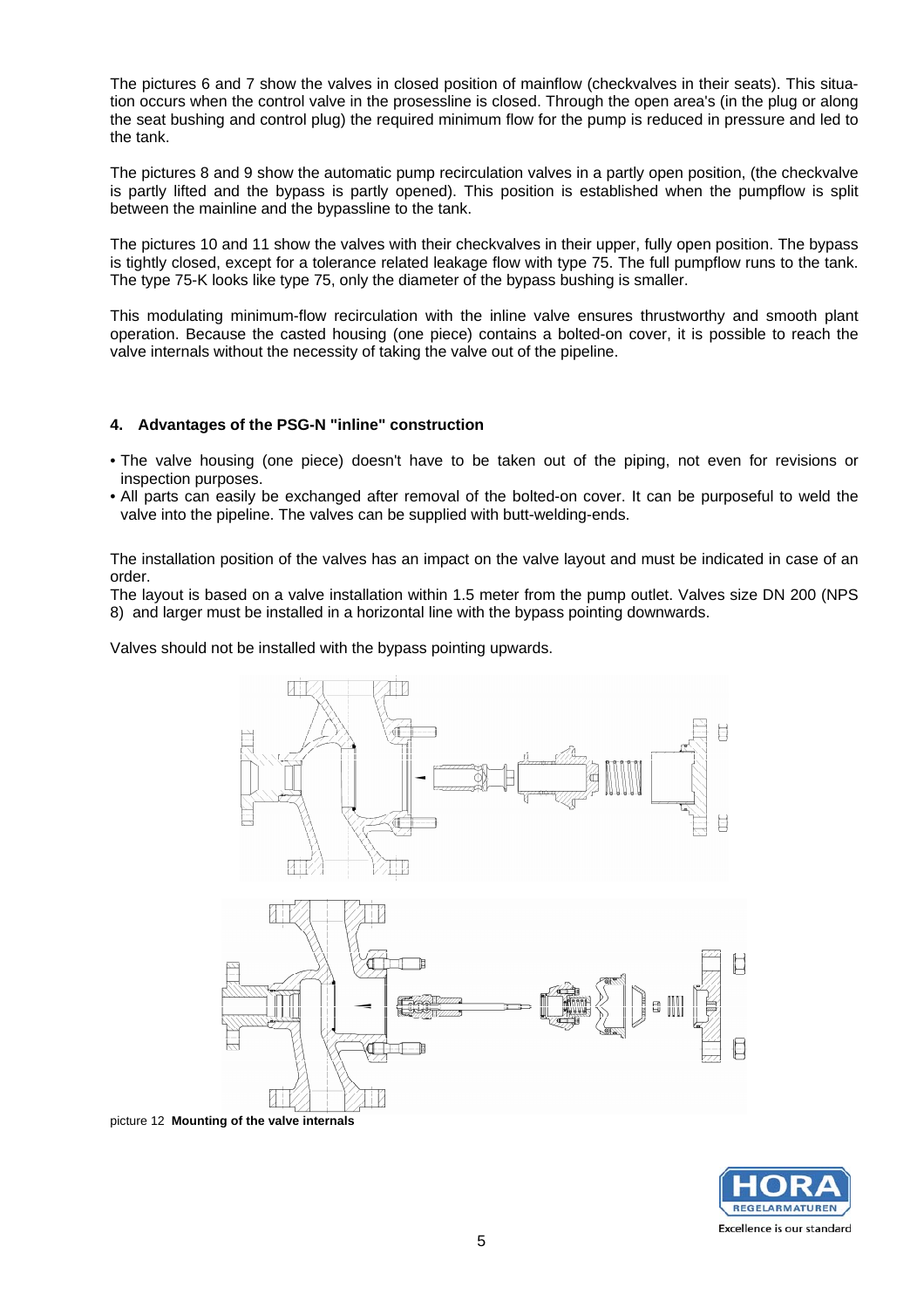#### **5. "Inline" automatic pump recirculation valve PSG-N type 75 and 75-K**

Design: Standard upto and including DN 200 / NPS 8 with many parts in stock

Service: Low-pressure range with a pressuredrop in the bypass up to 20 bar. Is a nonreturn valve or an orifice plate integrated in the bypass flange, the pressuredrop can be as much as 25 bar. The bypass closes normally at about 35% of the max. process-flow. Continuous operating in a range between +/- 10% around the closing point should be avoided. Normal operating points are 100% bypassflow and flows over +10% of the switchpoint. Leckagerate of the main checkvalve  $\leq 0.01\%$  of the max. kv-value (EN 1349 –  $IVL1$ 





picture 13Bypass leakage of valve type 75 and 75-K (water 20°C)

Advantages:All parts can easily be exchanged, low pressurelosses



picture 14 **PSG-N type 75** 

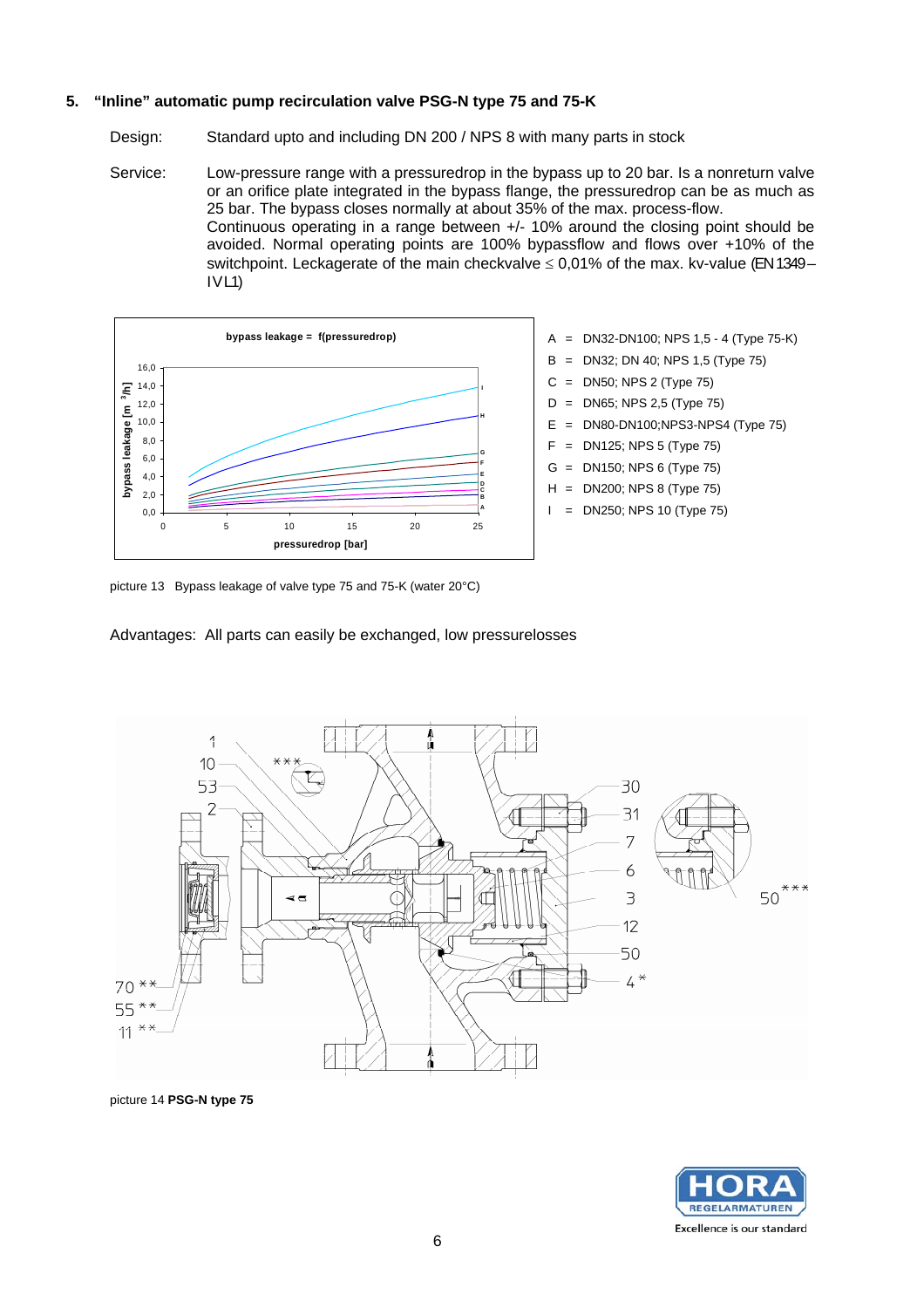| Pos.                    | Description                 | Material              | Comparable with      | Spare |
|-------------------------|-----------------------------|-----------------------|----------------------|-------|
|                         |                             | PN 16-40 / CL 150-300 | <b>ASTM</b> material | parts |
| $\mathbf{1}$            | body                        | $1.0619 + N$          | A 216 WCB            |       |
| $\overline{2}$          | flange                      | 1.0460                | A 105                |       |
| $\mathbf{3}$            | cover                       | 1.0460                | A 105                |       |
| $\overline{\mathbf{4}}$ | pressed seat *              | 1.4021                | A276 Gr 420          |       |
| $6\phantom{1}6$         | check valve                 | 1.4122                | (min. 13%Cr-steel)   | X     |
| $\overline{7}$          | helical spring              | 1.4571                | A 313 Type 316       | X     |
| 10                      | bypass bushing              | 1.4122                | (min. 13%Cr-steel)   | X     |
| 11                      | nonreturn valve**           | 1.4317                | A 743-CA 6NM         |       |
| 12                      | pipe ( $\geq$ DN 80; NPS 3) | 1.0305                | A 106                |       |
| 30                      | stud bolt                   | 1.1181                | A 576 1045           |       |
| 31                      | hexagon nut                 | 1.1181                | A 576 1045           |       |
| 50                      | o-ring ***                  | <b>EPDM/NBR</b>       | <b>EPDM/NBR</b>      | X     |
| 53                      | o-ring ***                  | <b>EPDM/NBR</b>       | <b>EPDM/NBR</b>      |       |
| 55                      | o-ring **                   | <b>EPDM/NBR</b>       | <b>EPDM/NBR</b>      |       |
| 70                      | retaining ring **           | 1.4122                | (min. 13%Cr-steel)   |       |

Table 1: Partlist with standard material type 75 and 75-K

Bold face printing = stock parts up to and including DN 200 (NPS 8) x= mark the standard (pre-assembled) spare part set

#### **Alternative materials upon request**

\* for valves size DN 80 / NPS 3 and bigger the seat is welded into the housing instead of cold-pressed

\*\* for design with integrated nonreturn valve in the bypass outlet

\*\*\* for design graphite cover gasket and sealwelded bypass flange

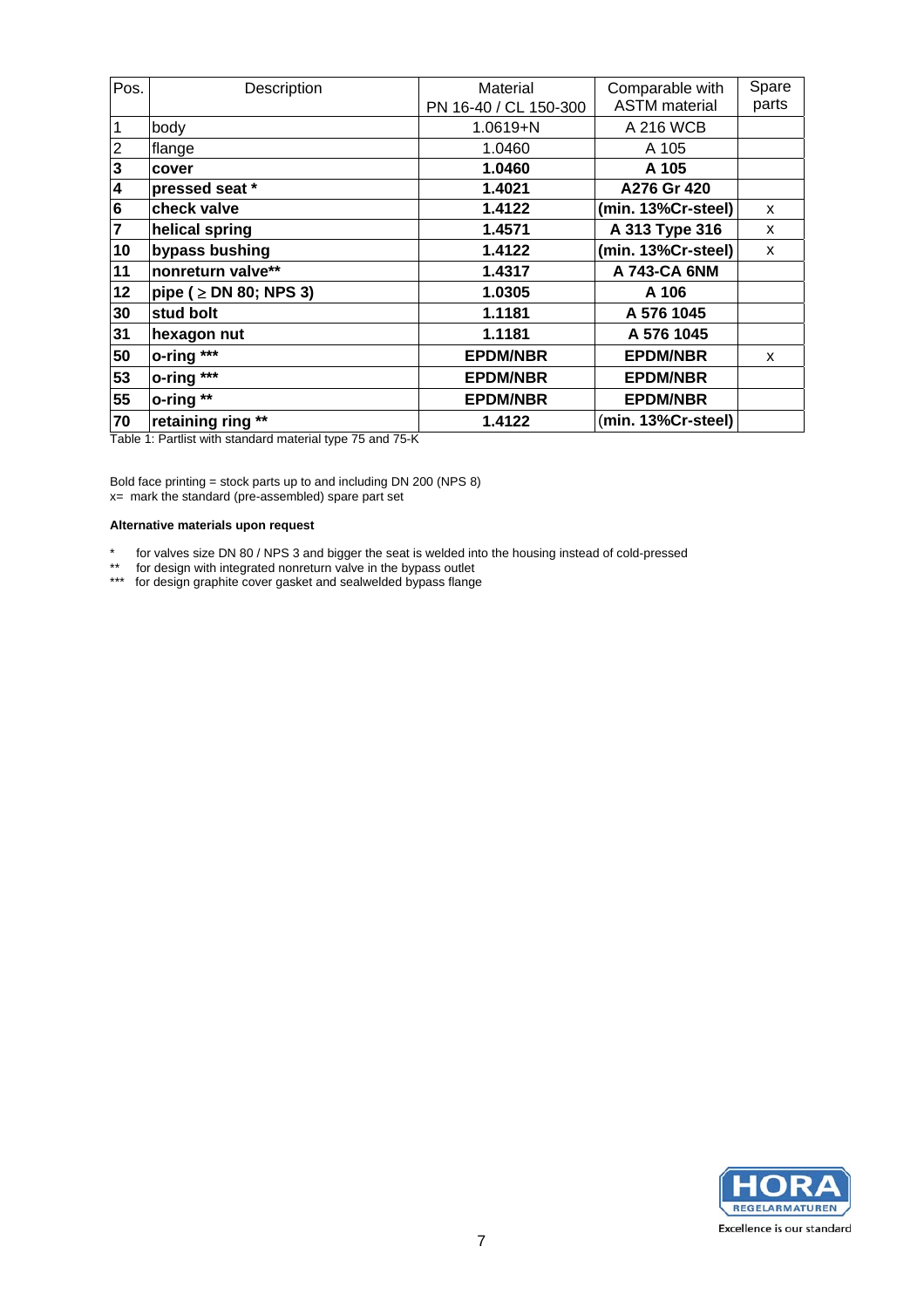#### **6. "Inline" automatic pump recirculation valve PSG-N type 75-T**

#### Design: Tight closing bypass

Service: Low-pressure range with a pressuredrop in the bypass up to 20 bar. Is a nonreturn valve or an orifice plate integrated in the bypass flange, the pressuredrop can be as much as 25 bar. The bypass closes normally at about 35% of the max. process-flow. Continuous operating in a range between +/- 10% around the closing point should be avoided. Normal operating points are 100% bypassflow and flows over +10% of the switchpoint. Leckagerate of the main checkvalve  $\leq 0.01\%$  of the max. kv-value (EN 1349– IV L1)

Advantages:All parts can easily be exchanged, no bypass leakage, low pressurelosses



picture 15 **PSG-N type 75-T**

| Pos.                    | Description                 | Material              | comparable with      | Spare |
|-------------------------|-----------------------------|-----------------------|----------------------|-------|
|                         |                             | PN 16-40 / CL 150-300 | <b>ASTM</b> material | parts |
| 1                       | body                        | 1.0619+N              | A 216 WCB            |       |
| $\overline{c}$          | flange **                   | 1.0460                | A 105                |       |
| $\mathbf 3$             | cover                       | 1.0460                | A 105                |       |
| $\overline{\mathbf{4}}$ | pressed seat *              | 1.4021                | A 276 Gr 420         |       |
| 6                       | check valve                 | 1.4122                | (min.13%Cr-steel)    | X     |
| 7                       | helical spring              | 1.4571                | A 313 Type 316       | X     |
| 10                      | bypass bushing              | 1.4122                | (min.13%Cr-steel)    | X     |
| 11                      | nonreturn valve **          | 1.4317                | A 743-CA 6-M         |       |
| 12                      | pipe ( $\geq$ DN 80; NPS 3) | 1.0305                | A 106                |       |
| 30                      | stud bolt                   | 1.1181                | A 576 1045           |       |
| 31                      | hexagon nut                 | 1.1181                | A 576 1045           |       |
| 50                      | o-ring ***                  | <b>EPDM/NBR</b>       | <b>EPDM/NBR</b>      | X     |
| 52                      | rod seal                    | <b>EPDM/NBR</b>       | <b>EPDM/NBR</b>      |       |
| 53                      | o-ring ***                  | <b>EPDM/NBR</b>       | <b>EPDM/NBR</b>      |       |
| 54                      | o-ring                      | <b>EPDM/NBR</b>       | <b>EPDM/NBR</b>      |       |
| 55                      | o-ring **                   | <b>EPDM/NBR</b>       | <b>EPDM/NBR</b>      |       |
| 56                      | stopper                     | 1.4122                | (min.13%Cr-steel)    |       |
| 70                      | retaining ring **           | 1.4122                | (min.13%Cr-steel)    |       |
| 71                      | retaining ring              | 1.4122                | (min.13%Cr-steel)    |       |

Table 2: Partlist with standard material type 75-T

Bold face printing = stock parts up to and including DN 200 (NPS 8) x= mark the standard (pre-assembled) spare part set

#### **Alternative materials upon request**

for valves size DN 80 / NPS 3 and bigger the seat is welded into the housing instead of cold-pressed

- \*\* for design with integrated nonreturn valve in the bypass outlet<br>\*\*\* for docing graphite cover gocket and coalwelded bypass flagge
- for design graphite cover gasket and sealwelded bypass flange

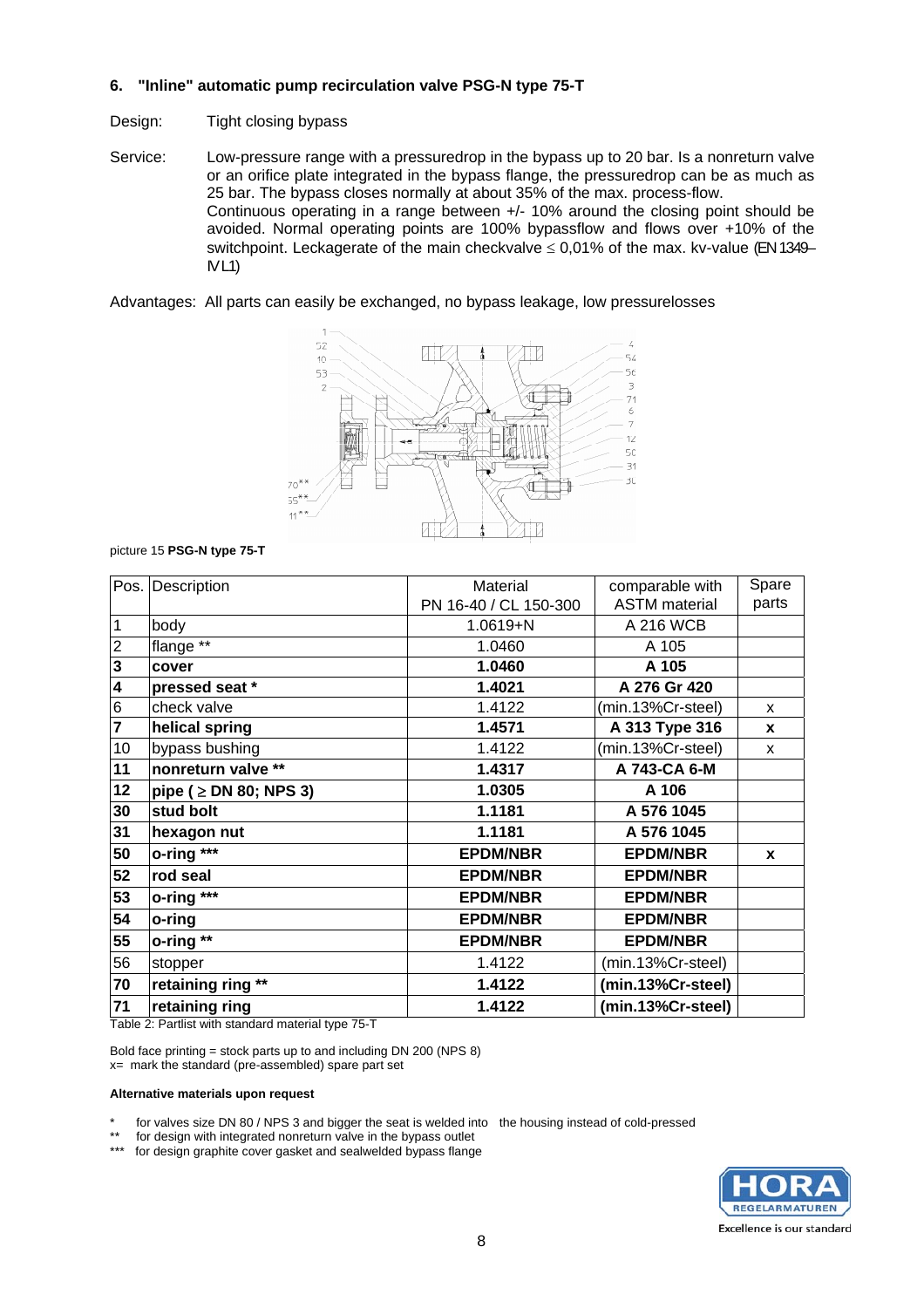#### **7. "Inline" automatic pump recirculation valve PSG-N type 76 and 77**

- Design: multi stage, lever type
- Service: High-pressure range with pressuredrops in the bypass between 10 and 200 bar (higher pressuredrops can be discussed). The required number of pressure reducing stages depends on the operating conditions. The bypass closes normally at about 50% of the max. processflow. Continuous operation in a range between +10% and –30% around the closing point should be avoided. Normal operatingpoints are 100% bypassflow and flows over +10% of the switchpoint.

Advantages: All parts can easily be exchanged, tight closing bypass



picture 16 **PSG-N type 76**





picture 17 **PSG-N type 77**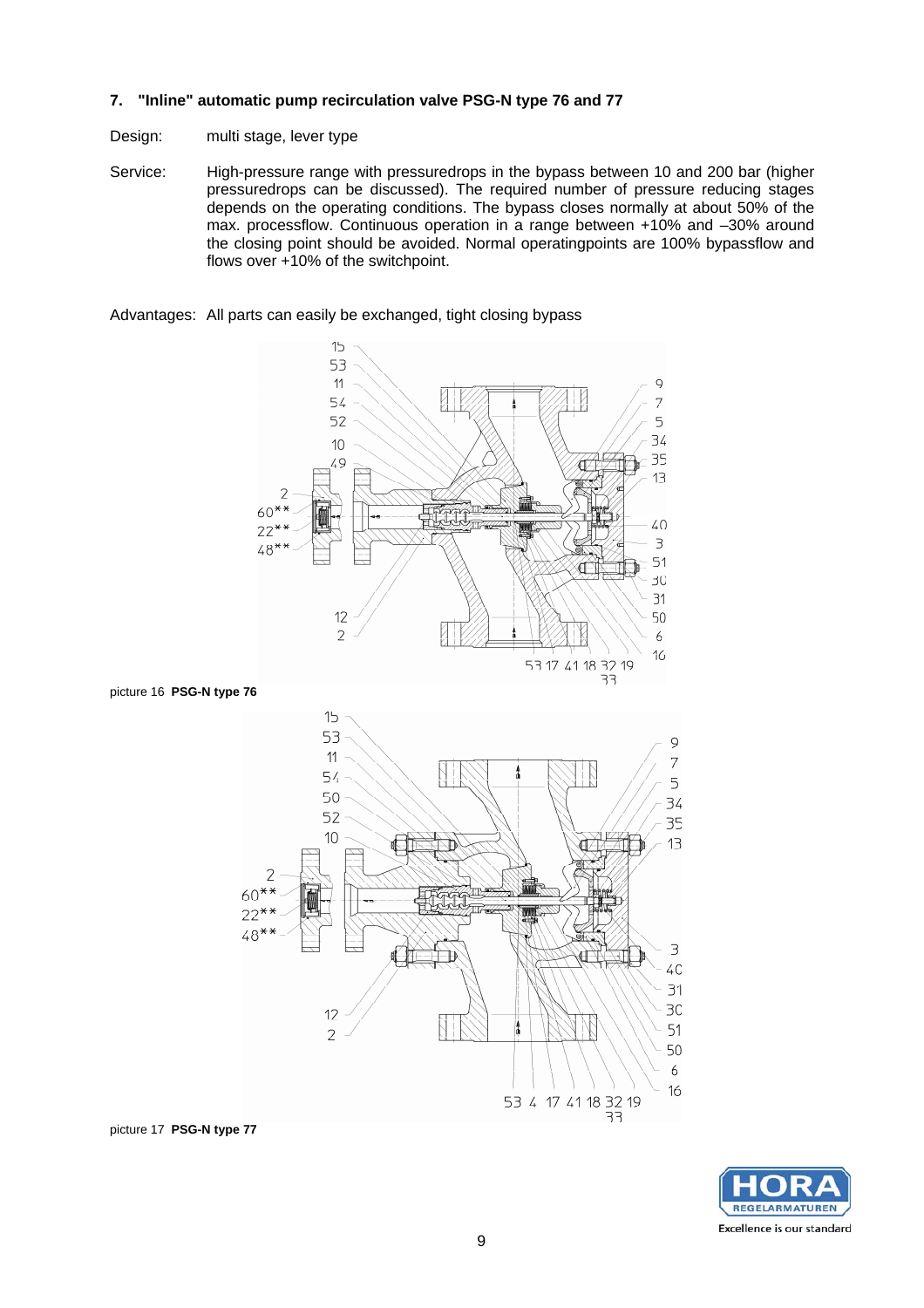| Pos.           | Description          | Material        | Comparable with<br><b>ASTM</b> material | Spare<br>parts |
|----------------|----------------------|-----------------|-----------------------------------------|----------------|
| 1              | body                 | 1.0619          | <b>A 216 WCB</b>                        |                |
| $\overline{2}$ | flange <sup>**</sup> | 1.0460          | A 105                                   |                |
| 3              | cover                | 1.0460          | A 105                                   |                |
| 4              | seat ring *          | 1.4021          | Type 420                                |                |
| 5              | disc                 | 1.4122          | (min.13% Cr-steel)                      |                |
| 6              | bushing              | 1.4057          | A276Gr420                               |                |
| $\overline{7}$ | lever                | 1.4034          | (min.12% Cr-steel)                      |                |
| 9              | pin                  | 1.4122          | (min.13% Cr-steel)                      |                |
| 10             | seat bushing         | 1.4122          | (min.13% Cr-steel)                      | X <sub>1</sub> |
| 11             | control-plug         | 1.4122          | (min.13% Cr-steel)                      | X <sub>1</sub> |
| 12             | cage bushing         | 1.4122          | (min.13% Cr-steel)                      | X <sub>1</sub> |
| 13             | guide bushing        | 1.4122          | (min.13% Cr-steel)                      |                |
| 15             | checkvalve           | 1.4122          | (min.13% Cr-steel)                      | X <sub>2</sub> |
| 16             | stop bushing         | 1.4122          | (min.13% Cr-steel)                      | X <sub>2</sub> |
| 17             | guide bushing        | 1.4122          | (min.13% Cr-steel)                      | X <sub>2</sub> |
| 18             | ring flange          | 1.4122          | (min.13% Cr-steel)                      | <b>X2</b>      |
| 19             | disc-spring guiding  | 1.4122          | (min.13% Cr-steel)                      | X <sub>2</sub> |
| 22             | Nonreturn valve**    | 1.4317          | A-743-CA 6-M                            |                |
| 30             | stud bolt            | 1.1181/1.7709   | A576/A193B16                            |                |
| 31             | hexagon nut          | 1.1181/1.7709   | A576/A193B16                            |                |
| 32             | cylinder bolt        | A2-70           | SS                                      | X <sub>2</sub> |
| 33             | lock-ring            | A4              | $\overline{\text{ss}}$                  | X <sub>2</sub> |
| 34             | crown-nut            | A2              | SS                                      | X <sub>1</sub> |
| 35             | cotter               | $\overline{A4}$ | $\overline{\text{ss}}$                  | X <sub>1</sub> |
| 40             | spring               | 1.4571          | A 313 Type 316                          |                |
| 41             | spring               | 1.4571          | A 313 Type 316                          | X <sub>2</sub> |
| 48             | o-ring**             | <b>EPDM/NBR</b> | <b>EPDM/NBR</b>                         |                |
| 49             | o-ring               | <b>EPDM/NBR</b> | <b>EPDM/NBR</b>                         |                |
| 50             | o-ring               | <b>EPDM/NBR</b> | <b>EPDM/NBR</b>                         | X3             |
| 51             | o-ring               | <b>EPDM/NBR</b> | <b>EPDM/NBR</b>                         | X3             |
| 52             | o-ring               | <b>EPDM/NBR</b> | <b>EPDM/NBR</b>                         | X2/X3          |
| 53             | rod seal             | <b>EPDM/NBR</b> | <b>EPDM/NBR</b>                         | X1/X2/X3       |
| 54             | rod seal             | <b>EPDM/NBR</b> | <b>EPDM/NBR</b>                         | X2/X3          |
| 60             | retaining ring**     | 1.4122          | (min.13% Cr-steel)                      |                |

Table 3: Partlist with standard material type 76 and 77

Bold face printing = stock parts up to and including DN 200 (NPS 8)

#### **Alternative materials upon request**

X1;X2;X3= mark the standard (pre-assembled) spare part sets

\* for valves size DN 80 / NPS 3 and bigger the seat is welded into the housing instead of cold-pressed. \*\* for design with integrated nonreturn valve in the bypass outlet

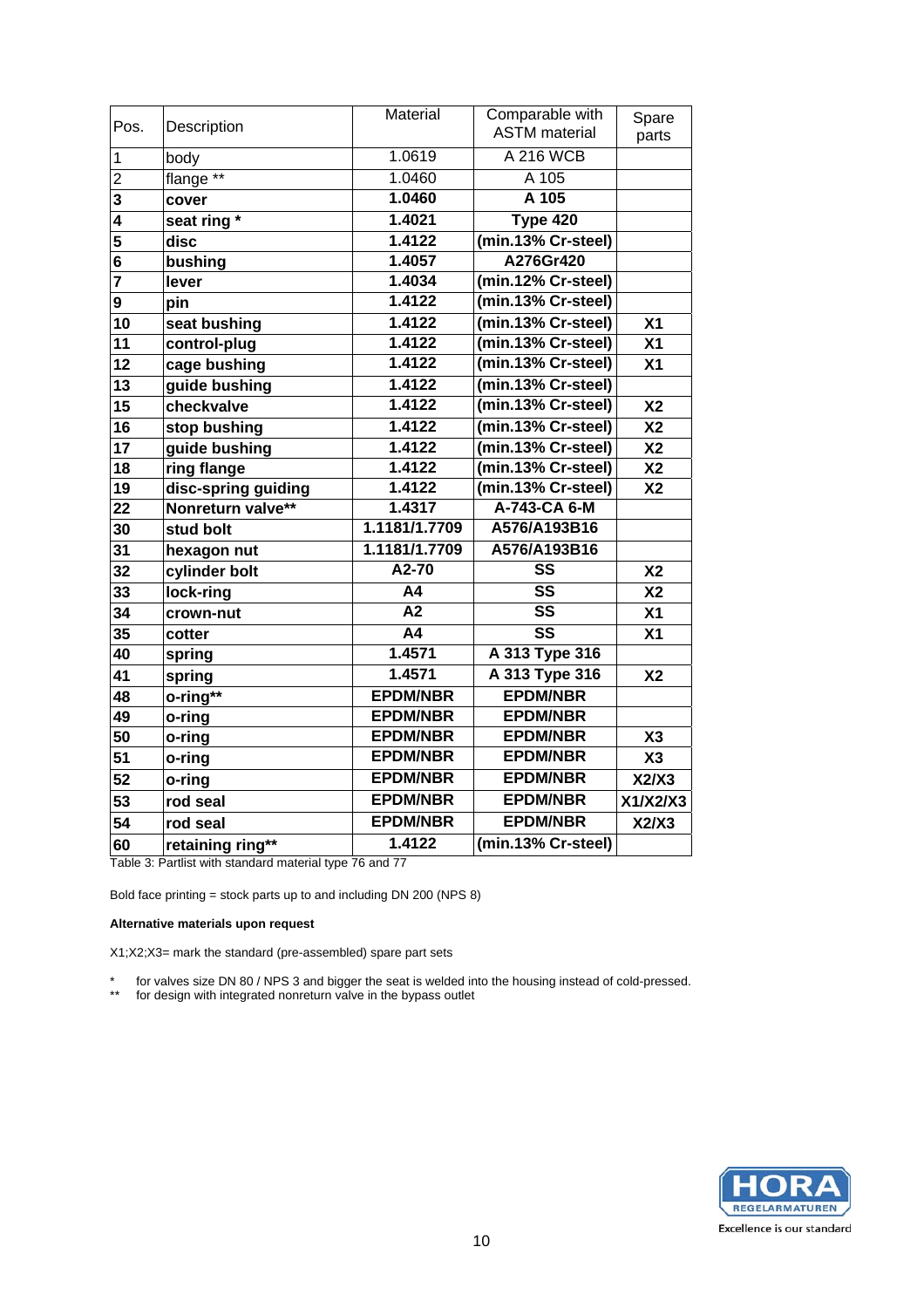# **8. PSG-N selection table for valve design acc. to PN-rating**



| DN <sub>1</sub> | Type                                | PN                      | $Q_{\text{max}}$<br>$\lceil m^3/h \rceil$ | DN <sub>2</sub> | max. Q <sub>mir</sub><br>$\left[\frac{m^3}{h}\right]$<br>without non-<br>return valve | kv max<br>[m <sup>3</sup> /h]<br>without non-<br>return valve | Code<br>PSG-N                    | $max. Q_{min}$<br>$\left[\frac{m^3}{h}\right]$<br>with non-<br>return valve | kv max<br>[m <sup>3</sup> /h]<br>with non-<br>return valve | Code<br>PSG-N                            | A<br>[mm]  | B<br>[mm]  | C<br>[mm]  | weight<br>[kg] |
|-----------------|-------------------------------------|-------------------------|-------------------------------------------|-----------------|---------------------------------------------------------------------------------------|---------------------------------------------------------------|----------------------------------|-----------------------------------------------------------------------------|------------------------------------------------------------|------------------------------------------|------------|------------|------------|----------------|
| 32              | 75-K                                | 10<br>16<br>25<br>40    | 17,4                                      | 25              | 6,6<br>8,4<br>10,5<br>11,5                                                            | 2,1                                                           | 05.00<br>05.01<br>05.02<br>05.03 | 5,2<br>6,5<br>7,5                                                           | 1,6                                                        | 05.00 R<br>05.01 R<br>05.02 R<br>05.03 R | 200        | 100        | 105        | 16             |
|                 | 75 / .75-T                          | 10<br>16<br>25<br>40    |                                           |                 | 9,8<br>12,4<br>14,1                                                                   | 3,1                                                           | 05.00<br>05.01<br>05.02<br>05.03 | 6,3<br>7.5                                                                  | 2,0                                                        | 05.00 R<br>05.01 R<br>05.02 R<br>05.03 R |            |            |            |                |
| 40              | 75-K                                | 10<br>16<br>25<br>40    | 27,1                                      | 25              | 6.6<br>8,4<br>10,5<br>11,5                                                            | 2,1                                                           | 06.00<br>06.01<br>06.02<br>06.03 | 5,2<br>6,5<br>7,5                                                           | 1,6                                                        | 06.00 R<br>06.01 R<br>06.02 R<br>06.03R  | 200        | 100        | 105        | 16             |
|                 | 75 / 75-T                           | 10<br>16<br>25<br>40    |                                           |                 | 9,8<br>12,4<br>14,1                                                                   | 3,1                                                           | 06.00<br>06.01<br>06.02<br>06.03 | 6,3<br>7,5                                                                  | 2,0                                                        | 06.00 R<br>06.01 R<br>06.02 R<br>06.03 R |            |            |            |                |
|                 | 75-K                                | 10<br>16<br>25<br>40    | 42,4                                      |                 | 6,6<br>8,4<br>10,5<br>11,5                                                            | 2,1                                                           | 07.00<br>07.01<br>07.02<br>07.03 | 5,2<br>6,5<br>7,5                                                           | 1,6                                                        | 07.00 R<br>07.01 R<br>07.02 R<br>07.03 R | 230        | 115        | 115        | 21             |
| 50              | 75 / 75-T<br>75 / 300.75-T / 300.76 | 10<br>16<br>25<br>40    |                                           | 25              | 14,1                                                                                  | 5,0                                                           | 07.00<br>07.01<br>07.02<br>07.03 | 7,3<br>7,5                                                                  | 2,3                                                        | 07.00 R<br>07.01 R<br>07.02 R<br>07.03 R |            |            |            |                |
|                 | 76                                  | 63<br>100<br>160<br>250 | 56,5                                      |                 | 14.1                                                                                  | 2.0                                                           | 07.04<br>07.05<br>07.06<br>07.07 | 7,5                                                                         | 1,6                                                        | 07.04 R<br>07.05 R<br>07.06 R<br>07.07 R | 300<br>350 | 150<br>175 | 140<br>200 | 50<br>68       |
|                 | 75-K                                | 10<br>16<br>25<br>40    | 42,4                                      |                 | 6.6<br>8.4<br>10,5<br>11,5                                                            | 2,1                                                           | 07.00<br>07.01<br>07.02<br>07.03 | 6.5<br>8,2<br>10,3<br>11,3                                                  | 2,1                                                        | 07.00 R<br>07.01 R<br>07.02 R<br>07.03 R |            |            |            |                |
| 50              | 75 / 75-T<br>75 / 75-T / 76         | 10<br>16<br>25<br>40    | 42,4                                      | 40              | 15,8<br>20,0<br>25,0<br>27,4                                                          | 5,0                                                           | 07.00<br>07.01<br>07.02<br>07.03 | 14,2<br>17,9<br>22,4<br>22,6                                                | 4,5                                                        | 07.00 R<br>07.01 R<br>07.02 R<br>07.03 R | 230        | 115        | 115        | 22             |
|                 | 76                                  | 63<br>100<br>160<br>250 | 56,5                                      |                 | 15,9<br>20,0<br>25,3                                                                  | 2,0                                                           | 07.04<br>07.05<br>07.06<br>07.07 | 15,6<br>19,6<br>22,6<br>22,6                                                | 2,0                                                        | 07.04 R<br>07.05 R<br>07.06 R<br>07.07 R | 300<br>350 | 150<br>175 | 140<br>200 | 51<br>69       |
|                 | 75-K                                | 10<br>16<br>25<br>40    | 71,7                                      |                 | 6,6<br>8,4<br>10,5<br>11,5                                                            | 2,1                                                           | 08.00<br>08.01<br>08.02<br>08.03 | 6,5<br>8,2<br>10,3<br>11,3                                                  | 2,1                                                        | 08.00 R<br>08.01 R<br>08.02 R<br>08.03 R |            |            |            |                |
| 65              | 75 / 75-T<br>75 / 75-T / 76         | 10<br>16<br>25<br>40    | 71,7                                      | 40              | 21,8<br>27.6<br>34.5<br>36,2                                                          | 6.9                                                           | 08.00<br>08.01<br>08.02<br>08.03 | 18,0<br>22.6                                                                | 5,7                                                        | 08.00 R<br>08.01 R<br>08.02 R<br>08.03 R | 290        | 145        | 135        | 43             |
|                 | 76<br>77                            | 63<br>100<br>160<br>250 | 95,6                                      |                 | 24,6<br>31,0<br>36.2                                                                  | 3,1                                                           | 08.04<br>08.05<br>08.06<br>08.07 | 22.6                                                                        | 3,0                                                        | 08.04 R<br>08.05 R<br>08.06 R<br>08.07 R | 340<br>400 | 170<br>200 | 180<br>260 | 63<br>81       |

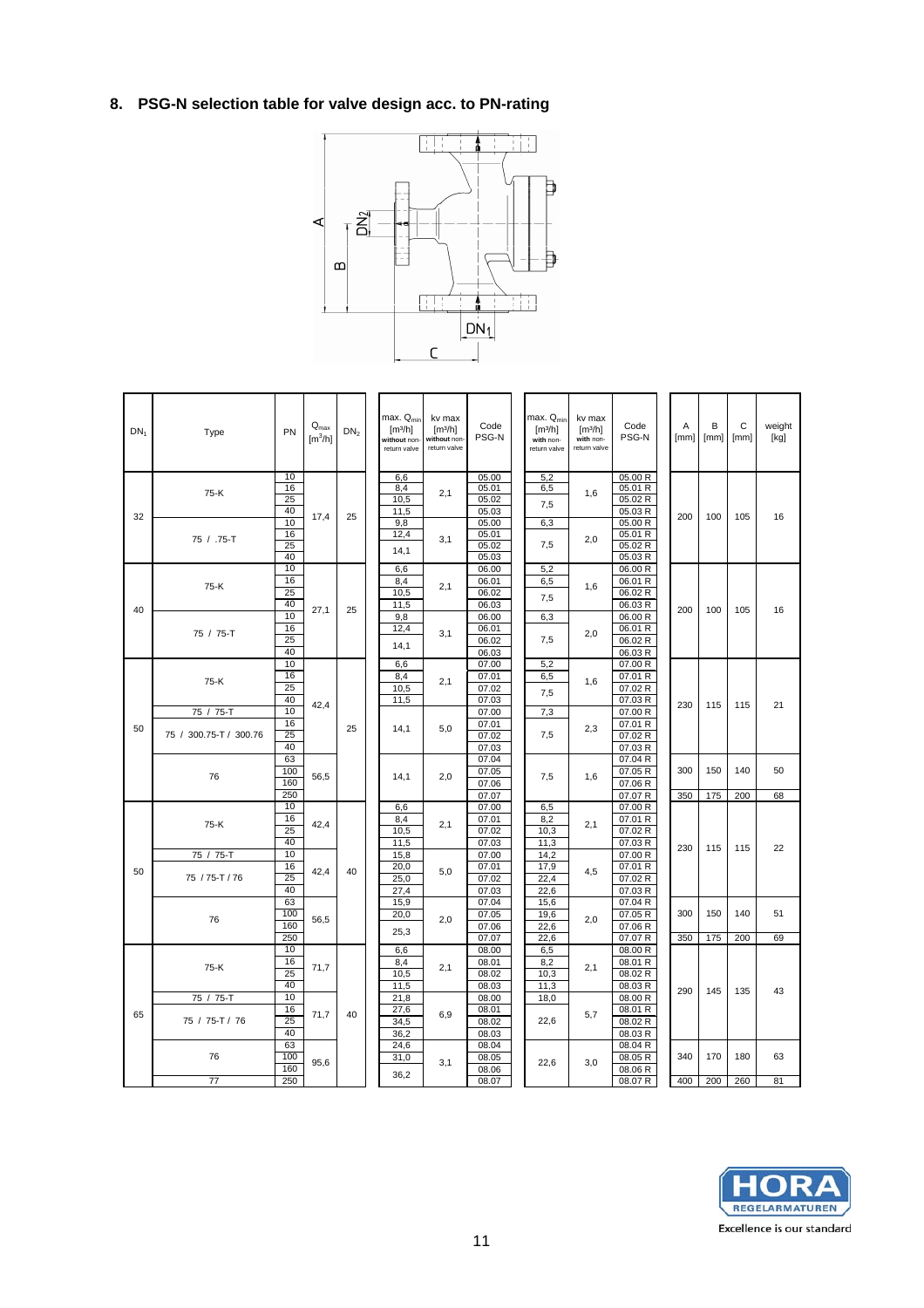| DN <sub>1</sub> | Type                        | PN                         | $\mathsf{Q}_{\mathsf{max}}$<br>$\text{[m}^3/\text{h}]$ | DN <sub>2</sub> | max. Q <sub>min</sub><br>[m <sup>3</sup> /h]<br>without non-<br>return valve | kv max<br>$\left[\frac{m^3}{h}\right]$<br>without non-<br>return valve | Code<br>PSG-N                             | max. Q <sub>min</sub><br>[m <sup>3</sup> /h]<br>with non-<br>return valve | kv max<br>$\left[\frac{m^3}{h}\right]$<br>with non-<br>return valve | Code<br>PSG-N                                       | A<br>[mm]  | B<br>[mm]  | С<br>[mm]  | weight<br>[kg] |
|-----------------|-----------------------------|----------------------------|--------------------------------------------------------|-----------------|------------------------------------------------------------------------------|------------------------------------------------------------------------|-------------------------------------------|---------------------------------------------------------------------------|---------------------------------------------------------------------|-----------------------------------------------------|------------|------------|------------|----------------|
|                 | 75-K                        | 10<br>16<br>25<br>40       | 108,6                                                  |                 | 6,6<br>8,4<br>10,5<br>11,5                                                   | 2,1                                                                    | 09.00<br>09.01<br>09.02<br>09.03          | 6,5<br>8,2<br>10,3<br>11,3                                                | 2,1                                                                 | 09.00 R<br>09.01 R<br>09.02 R<br>09.03R             |            |            |            |                |
| 80              | 75 / 75-T                   | 10<br>16<br>25<br>40<br>16 | 108,6                                                  | 40              |                                                                              | 12,6                                                                   | 09.00<br>09.01<br>09.02<br>09.03<br>09.01 |                                                                           | 7,9                                                                 | 09.00 R<br>09.01 R<br>09.02 R<br>09.03 R<br>09.01 R | 310        | 155        | 155        | 48             |
|                 | 76                          | 25<br>40<br>63<br>100      | 144,8                                                  |                 | 36,2                                                                         | 11,0                                                                   | 09.02<br>09.03<br>09.04<br>09.05          | 22,6                                                                      | 7,4                                                                 | 09.02 R<br>09.03R<br>09.04 R<br>09.05 R             | 380        | 190        | 190        | 88             |
|                 |                             | 160<br>250                 |                                                        |                 |                                                                              | 5,6                                                                    | 09.06<br>09.07                            |                                                                           | 4,9                                                                 | 09.06 R<br>09.07 R                                  | 450        | 225        | 205        | 130            |
|                 | 75-K                        | 10<br>16<br>25<br>40       | 169,6                                                  |                 | 18,3<br>23,2<br>29,0<br>31,8                                                 | 5,8                                                                    | 10.00<br>10.01<br>10.02<br>10.03          | 17,4<br>22,1<br>27,6<br>30,2                                              | 5,5                                                                 | 10.00 R<br>10.01 R<br>10.02 R<br>10.03 R            |            |            |            |                |
| 100             | 75 / 75-T<br>75 / 75-T / 76 | 10<br>16<br>25<br>40       | 169,6                                                  | 50              | 50,0                                                                         | 15,8                                                                   | 10.00<br>10.01<br>10.02<br>10.03          | 37,4                                                                      | 11,8                                                                | 10.00 R<br>10.01 R<br>10.02R<br>10.03 R             | 350        | 175        | 185        | 59             |
|                 | 76                          | 63<br>100<br>160           | 226,2                                                  |                 | 56,5                                                                         | 10,0                                                                   | 10.04<br>10.05<br>10.06                   | 39,8                                                                      | 8,7                                                                 | 10.04 R<br>10.05 R<br>10.06 R                       | 430        | 215        | 215        | 113            |
|                 |                             | 250                        |                                                        |                 |                                                                              | 6,6                                                                    | 10.07                                     |                                                                           | 6,2                                                                 | 10.07 R                                             | 520        | 260        | 250        | 185            |
|                 | 75 / 75-T                   | 10<br>16<br>25<br>40       | 265,1                                                  | 65              | 82,2<br>95,6                                                                 | 26,0                                                                   | 11.00<br>11.01<br>11.02<br>11.03          | 60,2<br>65,0                                                              | 19,1                                                                | 11.00 R<br>11.01 R<br>11.02 R<br>11.03 R            | 400        | 200        | 200        | 90             |
| 125             | 76                          | 16<br>25<br>40<br>63       | 353,4                                                  | 65              | 84,0<br>95,6<br>77,0                                                         | 21,0                                                                   | 11.01<br>11.02<br>11.03<br>11.04          | 65,0                                                                      | 16,8                                                                | 11.01 R<br>11.02 R<br>11.03 R<br>11.04 R            |            |            |            |                |
|                 |                             | 100<br>160                 |                                                        |                 | 95,6<br>95,6                                                                 | 9,7<br>7,7                                                             | 11.05<br>11.06                            | 65,0                                                                      | 9,2<br>7,4                                                          | 11.05 R<br>11.06 R                                  | 500        | 250        | 255        | 150            |
|                 | 77                          | 250<br>10                  |                                                        |                 | 130,9                                                                        | 41,4                                                                   | 11.07<br>12.00                            |                                                                           |                                                                     | 11.07 R<br>12.00 R                                  | 600        | 300        | 400        | 285            |
|                 | 75 / 75-T                   | 16<br>25<br>40             | 381,7                                                  |                 | 144,8                                                                        | 41,4                                                                   | 12.01<br>12.02<br>12.03                   | 92,1                                                                      | 29,2                                                                | 12.01 R<br>12.02 R<br>12.03 R                       | 480        | 240        | 240        | 125            |
| 150             | 76                          | 16<br>25<br>40<br>63       | 508,9                                                  | 80              | 140,0<br>144,8<br>127,8                                                      | 35,0<br>35,0<br>16,1                                                   | 12.01<br>12.02<br>12.03<br>12.04          | 92,1                                                                      | 26,7                                                                | 12.01 R<br>12.02 R<br>12.03 R<br>12.04 R            |            |            |            |                |
|                 |                             | 100<br>160<br>250          |                                                        |                 | 144,8<br>144,8                                                               | 16,1<br>11,8                                                           | 12.05<br>12.06<br>12.07                   |                                                                           | 15,0<br>11,3                                                        | 12.05 R<br>12.06 R<br>12.07 R                       | 550<br>700 | 275<br>350 | 270<br>350 | 230<br>400     |
|                 |                             | 10                         |                                                        |                 | 208,7                                                                        |                                                                        | 13.00                                     | 153,1                                                                     |                                                                     | 13.00 R                                             |            |            |            |                |
|                 | 75 / 75-T                   | 16<br>25<br>40             | 678,6                                                  |                 | 226,2                                                                        | 66,0                                                                   | 13.01<br>13.02<br>13.03                   | 159,2                                                                     | 48,4                                                                | 13.01 R<br>13.02 R<br>13.03 R                       | 600        | 300        | 350        | 225            |
| 200             | 76                          | 16<br>25<br>40<br>63       | 904,8                                                  | 100             | 180,0<br>225,0<br>226,2                                                      | 45,0                                                                   | 13.01<br>13.02<br>13.03                   | 152,2<br>159,2                                                            | 38,0                                                                | 13.01 R<br>13.02 R<br>13.03 R                       |            |            |            |                |
|                 |                             | 100<br>160                 |                                                        |                 | 220,7<br>226,2<br>204,9                                                      | 27,8<br>16,2                                                           | 13.04<br>13.05<br>13.06                   | 159,2                                                                     | 25,9<br>15,8                                                        | 13.04 R<br>13.05 R<br>13.06 R                       | 650        | 325        | 380        | 480            |
|                 |                             | 250<br>10                  |                                                        |                 | 204,9                                                                        |                                                                        | 13.07                                     | 184,0                                                                     |                                                                     | 13.07 R                                             | 800        | 400        | 450        | 700            |
| 250             | 75 / 75-T                   | 16<br>25                   | 1060.3                                                 | 125             | 319,4<br>353,4                                                               | 101,0                                                                  | 14.00<br>14.01<br>14.02                   |                                                                           | 58,2                                                                | 14.00 R<br>14.01 R<br>14.02 R                       | 730        | 365        | 400        | 420<br>440     |
|                 | 76                          | 40<br>63<br>100            | 1413,7                                                 |                 | 353,4                                                                        | 56,0                                                                   | 14.03<br>14.04<br>14.05                   | 232,8                                                                     | 44,0                                                                | 14.03 R<br>14.04 R<br>14.05 R                       | 775        | 387,5      | 450<br>475 | 560<br>660     |

Upon request alternative sizes and kv-values can be quoted.

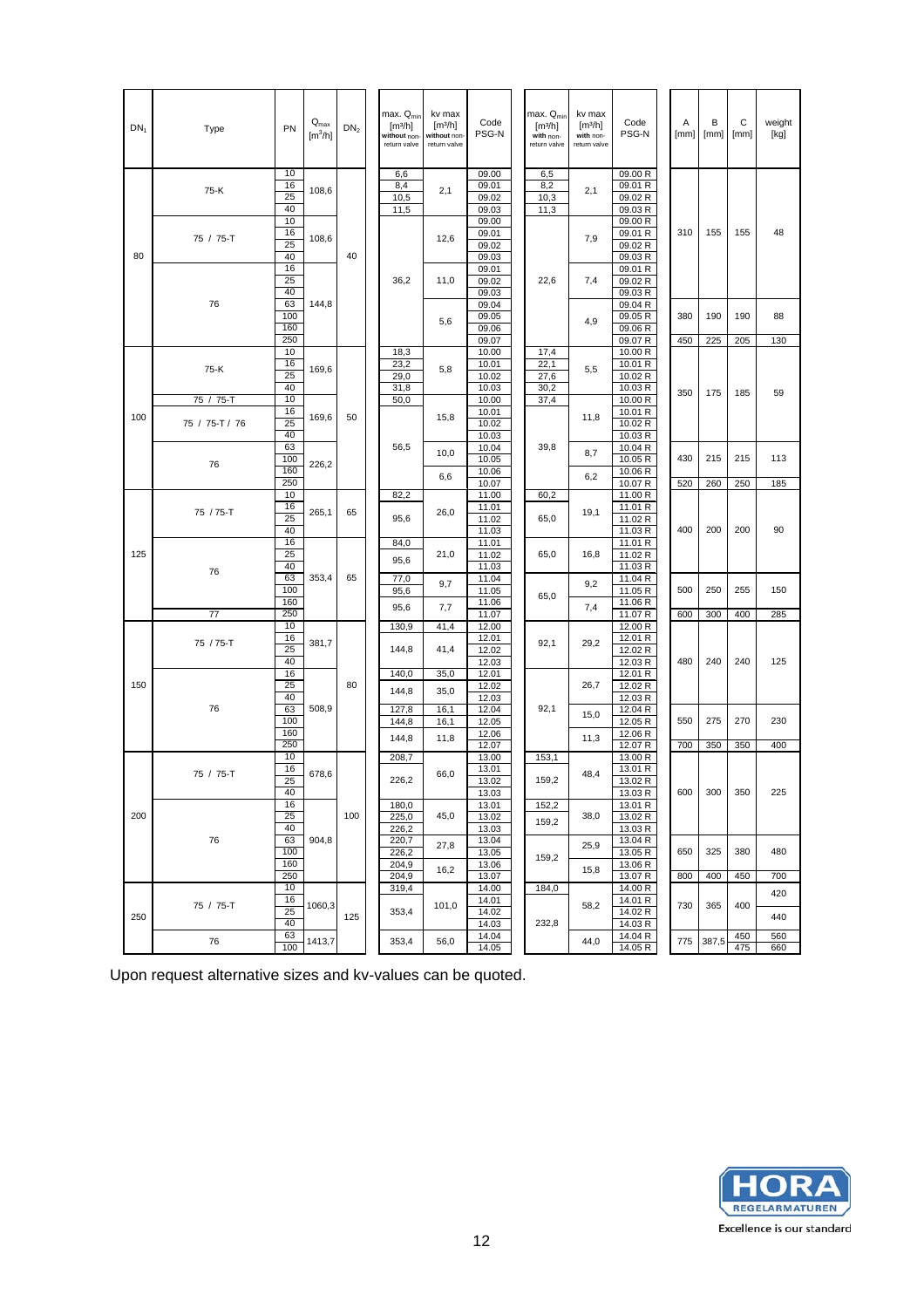# **9. PSG-N selection table for valve design acc. to Class-rating**



| $DN_1$         | Type                | <b>CL</b>   | Qmax [m <sup>3</sup> /h] | DN <sub>2</sub> | max. Q <sub>min</sub><br>$\text{Im}^3/\text{hl}$<br>without non<br>return valve | ky max<br>$\text{Im}^3/\text{hl}$<br>without non<br>return valve | Code<br>PSG-N    | max. Q <sub>min</sub><br>$\text{Im}^3/\text{hl}$<br>with non-<br>return valve | kv max<br>$\left[\frac{m^3}{h}\right]$<br>with non-<br>return valve | Code<br>PSG-N      | A<br>[mm]  | B<br>[mm]  | C<br>[mm] | weight<br>[kg] |
|----------------|---------------------|-------------|--------------------------|-----------------|---------------------------------------------------------------------------------|------------------------------------------------------------------|------------------|-------------------------------------------------------------------------------|---------------------------------------------------------------------|--------------------|------------|------------|-----------|----------------|
|                | 75-K                | 150<br>300  | 27,1<br>27.1             | $\mathbf{1}$    | 9,4<br>11.5                                                                     | 2,1                                                              | 06.02A<br>06.04A | 7,5                                                                           | 1,6                                                                 | 06.02AR<br>06.04AR | 222<br>235 | 111<br>118 |           | 16<br>20       |
| 1,5            |                     | 150         | $\overline{27,1}$        |                 | 13,9                                                                            |                                                                  | 06.02A           |                                                                               |                                                                     | 06.02AR            | 222        | 111        | 120       | 16             |
|                | 75 / 75-T           | 300         | 27.1                     | $\mathbf{1}$    | 14.1                                                                            | 3,1                                                              | 06.04A           | 7,5                                                                           | 2,0                                                                 | 06.04AR            | 235        | 118        |           | 20             |
|                | 75-K                | 150         | 44.1                     |                 | 9.4                                                                             | 2,1                                                              | 07.02A           |                                                                               | 1,6                                                                 | 07.02AR            | 254        | 127        |           | 20             |
|                | 75 / 75-T           | 300<br>150  | 44.1<br>44,1             |                 | 11,5                                                                            |                                                                  | 07.04A<br>07.02A |                                                                               |                                                                     | 07.04AR<br>07.02AR | 267<br>254 | 134<br>127 | 140       | 22<br>20       |
| $\overline{2}$ | 75/<br>$75-T$<br>76 | 300         | 44,1                     | $\mathbf{1}$    | 14,1                                                                            | 5                                                                | 07.04A           | 7,5                                                                           | 2,3                                                                 | 07.04AR            | 267        | 134        |           | 22             |
|                |                     | 600         | 58,8                     |                 |                                                                                 |                                                                  | 07.05A           |                                                                               |                                                                     | 07.05AR            | 286        | 143        | 150       | 38             |
|                | 76                  | 900         | 50.0                     |                 | 10.9                                                                            | 2                                                                | 07.06A           |                                                                               | 1,6                                                                 | 07.06AR            | 375        | 188        | 200       | 65             |
|                |                     | 1500        | 50,0                     |                 |                                                                                 |                                                                  | 07.07A           |                                                                               |                                                                     | 07.07AR            |            |            |           | 65             |
|                | 75-K                | 150<br>300  | 44.1<br>44,1             |                 | 9.4<br>11,5                                                                     | 2,1                                                              | 07.02A<br>07.04A | 9.4<br>11,3                                                                   | 2,1                                                                 | 07.02AR<br>07.04AR | 254<br>267 | 127<br>134 |           | 20<br>22       |
|                | 75 / 75-T           | 150         | 44.1                     |                 | 22.4                                                                            |                                                                  | 07.02A           | 22.4                                                                          |                                                                     | 07.02AR            | 254        | 127        | 140       | 20             |
| 2              | 75 / 75-T / 76      | 300         | 44.1                     | 1,5             | 27.4                                                                            | 5                                                                | 07.04A           | 22.6                                                                          | 4,5                                                                 | 07.04AR            | 267        | 134        |           | 22             |
|                |                     | 600         | 58.8                     |                 | 20.0                                                                            |                                                                  | 07.05A           | 19,6                                                                          |                                                                     | 07.05AR            | 286        | 143        | 150       | 50             |
|                | 76                  | 900         | 50,0                     |                 | 25,3                                                                            | 2                                                                | 07.06A           | 22,6                                                                          | 2,0                                                                 | 07.06AR            | 375        | 188        | 200       | 72             |
|                |                     | 1500<br>150 | 50,0<br>69,5             |                 | 9,4                                                                             |                                                                  | 07.07A<br>08.02A |                                                                               |                                                                     | 07.07AR<br>08.02AR | 276        | 138        |           | 33             |
|                | 75-K                | 300         | 69,5                     |                 | 11,5                                                                            | 2.1                                                              | 08.04A           | 9.4                                                                           | 2.1                                                                 | 08.04AR            | 292        | 146        |           | 43             |
|                | 75 / 75-T           | 150         | 69,5                     |                 | 30,9                                                                            |                                                                  | 08.02A           |                                                                               |                                                                     | 08.02AR            | 276        | 138        | 150       | 33             |
| 2,5            | 75 / 75-T / 76      | 300         | 69.5                     | 1,5             | 37.8                                                                            | 6.9                                                              | 08.04A           |                                                                               | 5,7                                                                 | 08.04AR            | 292        | 146        |           | 43             |
|                | 76                  | 600         | 92.6                     |                 | 31.0                                                                            |                                                                  | 08.05A           | 22.6                                                                          |                                                                     | 08.05AR            | 340        | 170        | 195       | 58             |
|                | 77                  | 900         | 73,5                     |                 | 27,7                                                                            | 3,1                                                              | 08.06A           |                                                                               | 3.0                                                                 | 08.06AR            | 400        | 200        | 270       | 81             |
|                |                     | 1500<br>150 | 73,5<br>98.0             |                 |                                                                                 |                                                                  | 08.07A<br>09.02A | 9.4                                                                           |                                                                     | 08.07AR<br>09.02AR | 298        | 149        |           | 44             |
|                | 75-K                | 300         | 98.0                     |                 | 9,4                                                                             | 2,1                                                              | 09.04A           | 11.3                                                                          | 2,1                                                                 | 09.04AR            | 318        | 159        |           | 48             |
|                | 75 / 75-T           | 150         | 98.0                     |                 |                                                                                 | 12.6                                                             | 09.02A           |                                                                               | 7,9                                                                 | 09.02AR            | 298        | 149        | 175       | 44             |
| 3              |                     | 300         | 98,0                     | 1,5             | 38,0                                                                            |                                                                  | 09.04A           |                                                                               |                                                                     | 09.04AR            | 318        | 159        |           | 48             |
|                |                     | 300         | 130,7                    |                 |                                                                                 | 11                                                               | 09.04A           | 22,6                                                                          | 7,4                                                                 | 09.04AR            | 318        | 159        |           | 48             |
|                | 76                  | 600         | 130,7                    |                 | 32,7                                                                            | 5,6                                                              | 09.05A           |                                                                               | 4,9                                                                 | 09.05AR            | 337        | 169        | 205       | 72             |
|                |                     | 900<br>1500 | 120.5<br>110,8           |                 |                                                                                 |                                                                  | 09.06A<br>09.07A |                                                                               |                                                                     | 09.06AR<br>09.07AR | 441<br>460 | 221<br>230 |           | 128<br>140     |
|                |                     | 150         |                          |                 | 9,4                                                                             |                                                                  | 09.02A           | 9,4                                                                           |                                                                     | 09.02AR            | 298        | 149        |           | 44             |
|                | 75-K                | 300         | 98,0                     |                 | 11,5                                                                            | 2,1                                                              | 09.04A           | 11,4                                                                          | 2,1                                                                 | 09.04AR            | 318        | 159        |           | 48             |
|                | 75 / 75-T           | 150         | 98.0                     |                 | 56,3                                                                            | 12.6                                                             | 09.02A           |                                                                               | 10.3                                                                | 09.02AR            | 298        | 149        | 175       | 44             |
| 3              |                     | 300         |                          | $\overline{2}$  | 58.8                                                                            |                                                                  | 09.04A           |                                                                               |                                                                     | 09.04AR            | 318        | 159        |           | 48             |
|                |                     | 300<br>600  | 130.7                    |                 | 58,8                                                                            | 11                                                               | 09.04A<br>09.05A | 39.8                                                                          | 9,4                                                                 | 09.04AR<br>09.05AR | 318<br>337 | 159<br>169 |           | 48<br>75       |
|                | 76                  | 900         | 120,5                    |                 | 56,0<br>50.0                                                                    | 5,6                                                              | 09.06A           |                                                                               | 5,3                                                                 | 09.06AR            | 441        | 221        | 205       | 133            |
|                |                     | 1500        | 110,8                    |                 | 50.0                                                                            |                                                                  | 09.07A           |                                                                               |                                                                     | 09.07AR            | 460        | 230        |           | 145            |
|                | 75-K                | 150         | 176,5                    |                 | 25,9                                                                            | 5,8                                                              | 10.02A           | 25,9                                                                          | 5,5                                                                 | 10.02AR            | 352        | 176        |           | 59             |
|                |                     | 300         | 176,5                    |                 | 31,8                                                                            |                                                                  | 10.04A           | 30,2                                                                          |                                                                     | 10.04AR            | 368        | 184        | 215       | 65             |
|                | 75 / 75-T           | 150         | 176,5                    |                 |                                                                                 | 15,8                                                             | 10.02A           |                                                                               | 11,8                                                                | 10.02AR            | 352        | 176        |           | 59             |
| 4              | 75 / 75-T / 76      | 300<br>600  | 176.5<br>235.3           | $\overline{2}$  | 58.8                                                                            | 10                                                               | 10.04A<br>10.05A |                                                                               | 8.7                                                                 | 10.04AR<br>10.05AR | 368<br>394 | 184<br>197 | 215       | 65<br>105      |
|                | 76                  | 900         | 217.2                    |                 |                                                                                 |                                                                  |                  | 39.8                                                                          |                                                                     | 10.06AR            | 511        |            |           | 180            |
|                |                     | 1500        | 191.5                    |                 | 50,0                                                                            | 6,6                                                              | 10.06A<br>10.07A |                                                                               | 6,2                                                                 | 10.07AR            | 530        | 256<br>265 | 250       | 195            |
|                |                     | 150         | 176.5                    |                 | 25.9                                                                            |                                                                  | 10.02A           | 25,9                                                                          |                                                                     | 10.02AR            | 352        | 176        |           | 59             |
|                | 75-K                | 300         | 176.5                    |                 | 31.8                                                                            | 5,8                                                              | 10.04A           | 31.5                                                                          | 5,7                                                                 | 10.04AR            | 368        | 184        |           | 69             |
|                | 75 / 75-T           | 150         | 176,5                    |                 | 70,7                                                                            | 15.8                                                             | 10.02A           | 70,7                                                                          | 14,8                                                                | 10.02AR            | 352        | 176        | 215       | 59             |
| $\overline{4}$ | 75 / 75-T / 76      | 300         | 176,5                    | 3               | 86,5                                                                            |                                                                  | 10.04A           | 80,8                                                                          |                                                                     | 10.04AR            | 368        | 184        |           | 69             |
|                |                     | 600         | 235.3                    |                 | 100.0                                                                           | 10                                                               | 10.05A           | 92,1                                                                          | 9,7                                                                 | 10.05AR            | 394        | 197        | 215       | 111            |
|                | 76                  | 900         | 217,2                    |                 | 83,5                                                                            | 6,6                                                              | 10.06A           | 82,4                                                                          | 6,5                                                                 | 10.06AR            | 511        | 256        | 250       | 186            |
|                |                     | 1500        | 191,5                    |                 |                                                                                 |                                                                  | 10.07A           |                                                                               |                                                                     | 10.07AR            | 530        | 265        |           | 201            |

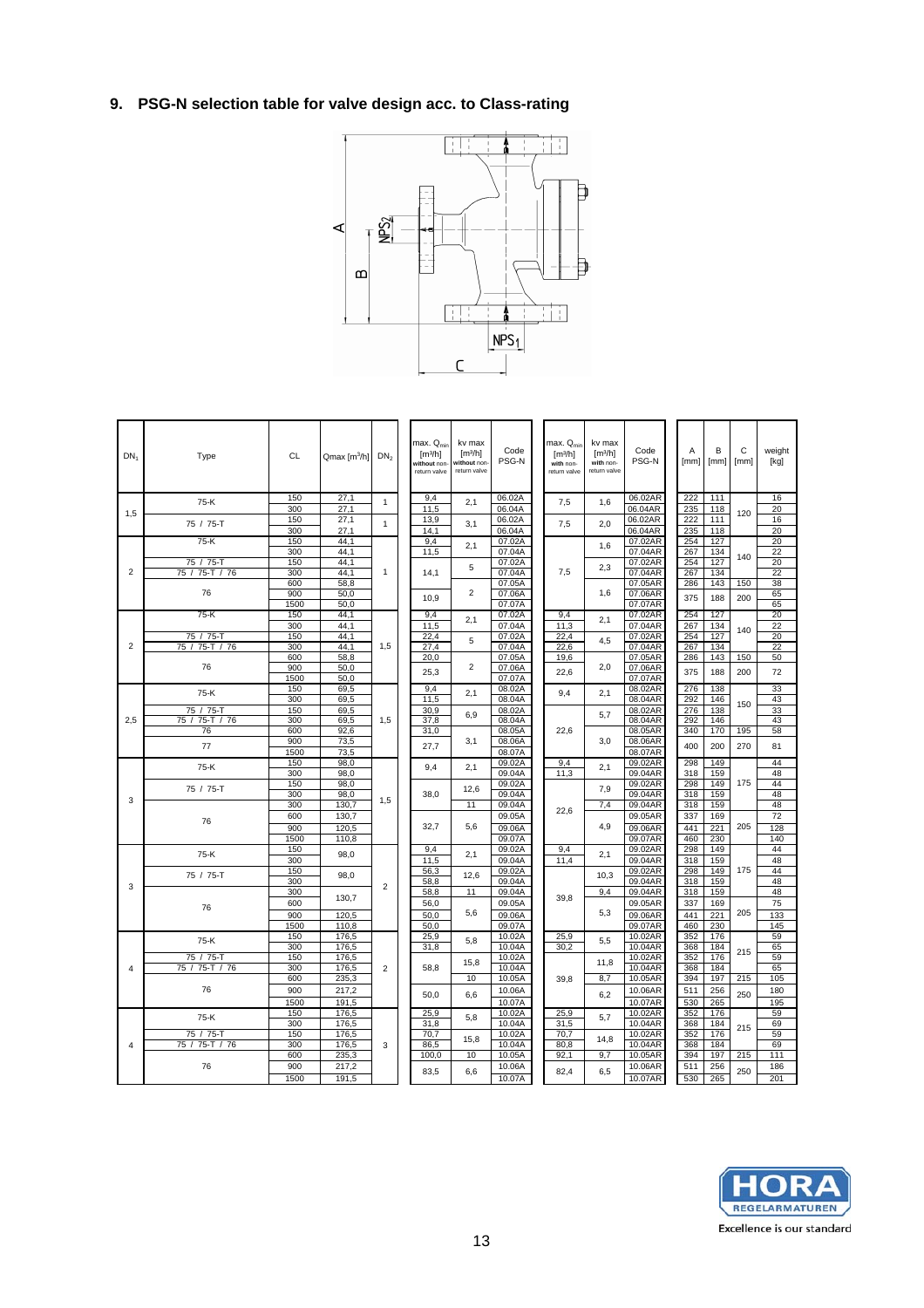| DN <sub>1</sub> | Type      | <b>CL</b>  | Qmax $\lceil m^3/h \rceil$ | DN <sub>2</sub> | max. Q <sub>min</sub><br>$\text{Im}^3/\text{hl}$<br>without non<br>return valve | kv max<br>$\left[\frac{m^3}{h}\right]$<br>without non-<br>return valve | Code<br>PSG-N    | max. Q <sub>mir</sub><br>$\text{Im}^3/\text{hl}$<br>with non-<br>return valve | kv max<br>$\left[\frac{m^3}{h}\right]$<br>with non-<br>return valve | Code<br>PSG-N      | Α<br>[mm] | B<br>$\lceil$ [mm] | C<br>[mm] | weight<br>[kg] |
|-----------------|-----------|------------|----------------------------|-----------------|---------------------------------------------------------------------------------|------------------------------------------------------------------------|------------------|-------------------------------------------------------------------------------|---------------------------------------------------------------------|--------------------|-----------|--------------------|-----------|----------------|
|                 | 75 / 75-T | 150        | 273,6                      |                 |                                                                                 | 26                                                                     | 11.02A           |                                                                               | 19.1                                                                | 11.02AR            |           |                    |           | 87             |
|                 |           | 300        | 273,6                      |                 | 92.6                                                                            |                                                                        | 11.04A           |                                                                               |                                                                     | 11.04AR            | 400       | 200                | 225       | 92             |
| 5               | 76        | 300        | 364.8                      | 2,5             |                                                                                 | 21                                                                     | 11.04A           | 65.0                                                                          | 16,8                                                                | 11.04AR            |           |                    |           | 92             |
|                 | 77        | 600<br>900 | 364.8<br>331.2             |                 | 92.0                                                                            | 9.2                                                                    | 11.05A<br>11.06A |                                                                               | 8.7                                                                 | 11.05AR<br>11.06AR | 600       | 300                | 385       | 240<br>255     |
|                 |           | 1500       | 278.7                      |                 | 73.5                                                                            | $\overline{7}$                                                         | 11.07A           |                                                                               | 6.8                                                                 | 11.07AR            |           |                    | 400       | 260            |
|                 |           | 150        | 273,6                      |                 | 116,3                                                                           |                                                                        | 11.02A           |                                                                               |                                                                     | 11.02AR            |           |                    |           | 87             |
|                 | 75 / 75-T | 300        | 273.6                      |                 | 130.7                                                                           | 26                                                                     | 11.04A           | 92.1                                                                          | 22,0                                                                | 11.04AR            | 400       | 200                | 225       | 92             |
|                 | 76        | 300        | 364.8                      |                 | 115.0                                                                           | 21                                                                     | 11.04A           | 92.1                                                                          | 18.7                                                                | 11.04AR            |           |                    |           | 92             |
| 5               |           | 600        | 364.8                      | 3               | 92.0                                                                            | 9.2                                                                    | 11.05A           | 89.8                                                                          | 9.0                                                                 | 11.05AR            |           |                    | 385       | 240            |
|                 | 77        | 900        | 331,2                      |                 | 88,5                                                                            |                                                                        | 11.06A           |                                                                               |                                                                     | 11.06AR            | 600       | 300                |           | 255            |
|                 |           | 1500       | 278,7                      |                 | 88.5                                                                            | $\overline{7}$                                                         | 11.07A           | 87,3                                                                          | 6,9                                                                 | 11.07AR            |           |                    | 400       | 260            |
|                 |           | 150        | 392.0                      |                 |                                                                                 |                                                                        | 12.02A           |                                                                               |                                                                     | 12.02AR            | 451       | 226                |           | 120            |
|                 | 75 / 75-T | 300        | 392.0                      |                 |                                                                                 | 41.4                                                                   | 12.04A           |                                                                               | 29,2                                                                | 12.04AR            | 473       | 237                | 250       | 130            |
|                 |           | 300        | 522.6                      |                 | 130,7                                                                           | 35                                                                     | 12.04A           |                                                                               | 26.7                                                                | 12.04AR            | 473       | 237                |           | 130            |
| 6               |           | 600        | 522.6                      | 3               |                                                                                 | 16.1                                                                   | 12.05A           | 92.1                                                                          | 15,0                                                                | 12.05AR            | 508       | 254                |           | 225            |
|                 | 76        | 900        | 482.2                      |                 | 120.5                                                                           |                                                                        | 12.06A           |                                                                               |                                                                     | 12.06AR            | 714       | 357                | 300       | 305            |
|                 |           | 1500       | 418.4                      |                 | 110.8                                                                           | 11,8                                                                   | 12.07A           |                                                                               | 11,3                                                                | 12.07AR            | 768       | 384                | 350       | 435            |
|                 |           | 150        | 392,0                      |                 | 185,1                                                                           |                                                                        | 12.02A           |                                                                               |                                                                     | 12.02AR            | 451       | 226                |           | 130            |
|                 | 75 / 75-T | 300        | 392.0                      |                 | 226.8                                                                           | 41.4                                                                   | 12.04A           | 159.2                                                                         | 35,8                                                                | 12.04AR            | 473       | 237                | 250       | 140            |
|                 |           | 300        | 522,6                      |                 | 191.7                                                                           | 35                                                                     | 12.04A           |                                                                               | 31.4                                                                | 12.04AR            | 473       | 237                |           | 140            |
| 6               |           | 600        | 522.6                      | 4               | 161.0                                                                           | 16.1                                                                   | 12.05A           | 157.0                                                                         | 15.7                                                                | 12.05AR            | 508       | 254                |           | 235            |
|                 | 76        | 900        | 482.2                      |                 |                                                                                 |                                                                        | 12.06A           |                                                                               |                                                                     | 12.06AR            | 714       | 357                | 300       | 320            |
|                 |           | 1500       | 418.4                      |                 | 149.3                                                                           | 11.8                                                                   | 12.07A           | 147.3                                                                         | 11.6                                                                | 12.07AR            | 768       | 384                | 350       | 450            |
|                 |           | 150        | 699.1                      |                 |                                                                                 |                                                                        | 13.02A           |                                                                               |                                                                     | 13.02AR            | 543       | 272                |           | 220            |
|                 | 75 / 75-T | 300        | 699.1                      |                 |                                                                                 | 66                                                                     | 13.04A           |                                                                               | 48.4                                                                | 13.04AR            | 568       | 284                | 375       | 230            |
|                 |           | 300        | 932.1                      |                 | 235,3                                                                           | 45                                                                     | 13.04A           |                                                                               | 38,0                                                                | 13.04AR            | 568       | 284                |           | 230            |
| 8               | 76        | 600        | 904.8                      | 4               |                                                                                 | 27.8                                                                   | 13.05A           | 159,2                                                                         | 25.9                                                                | 13.05AR            | 610       | 305                | 400       | 390            |
|                 |           | 900        | 816,6                      |                 | 204,9                                                                           | 16,2                                                                   | 13.06A           |                                                                               | 15,8                                                                | 13.06AR            | 914       | 457                | 500       | 535            |
|                 |           | 1500       | 716.7                      |                 | 191.5                                                                           |                                                                        | 13.07A           |                                                                               |                                                                     | 13.07AR            | 972       | 486                |           | 840            |
|                 | 75 / 75-T | 150        | 699.1                      |                 | 295.2                                                                           | 66                                                                     | 13.02A           | 254.9                                                                         | 57,1                                                                | 13.02AR            | 543       | 272                |           | 235            |
|                 |           | 300        | 699,1                      |                 | 361,5                                                                           |                                                                        | 13.04A           |                                                                               |                                                                     | 13.04AR            | 568       | 284                | 375       | 245            |
| 8               |           | 300        | 932,1                      | 6               | 235,3                                                                           | 45                                                                     | 13.04A           | 229,3                                                                         | 41,9                                                                | 13.04AR            | 568       | 284                |           | 245            |
|                 | 76        | 600        | 904,8                      |                 | 278,0                                                                           | 27,8                                                                   | 13.05A           | 254,9                                                                         | 27,0                                                                | 13.05AR            | 610       | 305                | 400       | 400            |
|                 |           | 900        | 816,6                      |                 | 204.9                                                                           | 16.2                                                                   | 13.06A           | 202.9                                                                         | 16.0                                                                | 13.06AR            | 914       | 457                | 500       | 550            |
|                 |           | 1500       | 716.7                      |                 | 204.9                                                                           |                                                                        | 13.07A           |                                                                               |                                                                     | 13.07AR            | 972       | 486                |           | 860            |
|                 | 75 / 75-T | 150        | 1094,5                     |                 |                                                                                 | 101                                                                    | 14.02A           |                                                                               | 58.2                                                                | 14.02AR            | 730       | 365                |           | 370            |
| 10              |           | 300        | 1094.5                     | 4               | 235.3                                                                           |                                                                        | 14.04A           | 159.2                                                                         |                                                                     | 14.04AR            |           |                    | 450       | 400            |
|                 | 76        | 300        | 1459.3                     |                 |                                                                                 | 69                                                                     | 14.04A           |                                                                               | 49.5                                                                | 14.04AR            | 775       | 387,5              |           | 400            |
|                 |           | 600        | 1391.2                     |                 |                                                                                 | 56                                                                     | 14.05A           |                                                                               | 44.0                                                                | 14.05AR            |           |                    | 525       | 560            |
|                 | 75 / 75-T | 150<br>300 | 1094,5<br>1094.5           |                 | 451,7                                                                           | 101                                                                    | 14.02A<br>14.04A |                                                                               | 75,6                                                                | 14.02AR<br>14.04AR | 730       | 365                | 450       | 370<br>430     |
| 10              |           | 300        | 1459,3                     | 6               | 522,6<br>377.9                                                                  | 69                                                                     | 14.04A           | 254.9                                                                         | 59,0                                                                | 14.04AR            | 775       | 387,5              |           | 430            |
|                 | 76        | 600        | 1391,2                     |                 | 522,6                                                                           | 56                                                                     | 14.05A           |                                                                               | 50,3                                                                | 14.05AR            |           |                    | 525       | 590            |
|                 |           |            |                            |                 |                                                                                 |                                                                        |                  |                                                                               |                                                                     |                    |           |                    |           |                |

Upon request alternative sizes and kv-values can be quoted.

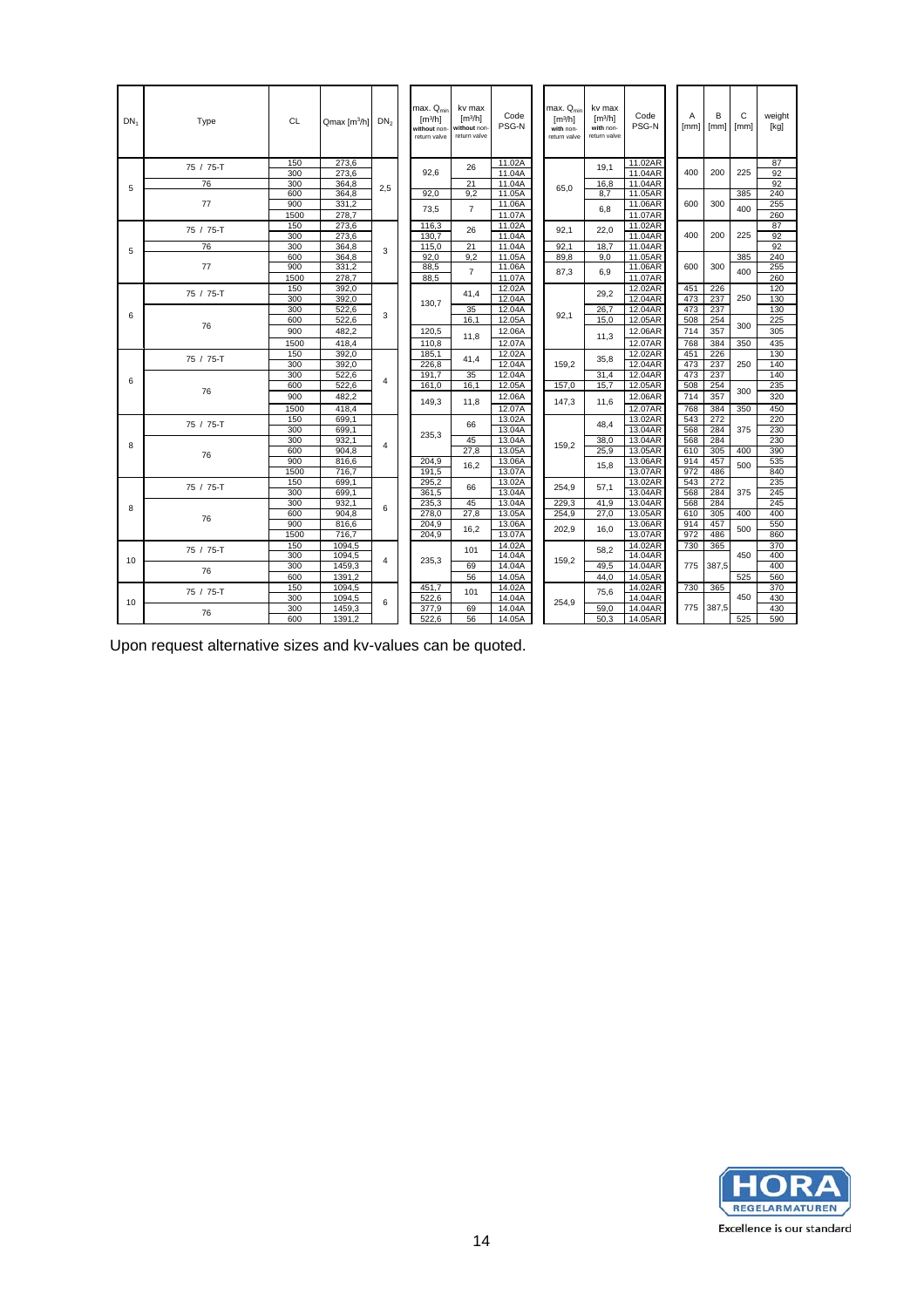#### **10. "Inline" automatic pump recirculation valve with start-up flange (optional)**

"Inline" automatic pump recirculation valves with manual startup connection are mainly used for long term operation under start-up conditions.

This mode of bypass start-up operation protects the bypass unit from damages caused by fluid contaminations which are common during start-up operation. Sollids can damage the seat area of the control-plug. Utilization of the manual startup connection for alternative applications, e.g. as warm-up line, can be considered too. During operation through the manual start-up line, the bypassline must be closed. The manual start-up line must be opened. Gate- or slidevalves must be installed for this purpose. Both lines must be completely filled with fluid.

If it is not possible to close the bypassline with a gate- or slidevalve during the start-up operation, the start-up flow must be at least 10% above the flow at which the bypass closes. The start-up flow can be given upon request.

The mainline behind the automatic pump recirculation valve must be closed. If not, a bigger pumpflow at a lower pumphead must be taken into account. The number of pressure reducing stages depends on the operating conditions.



#### picture 18 **Type 76 with start-up flange**



picture 19 **Type 75 with start-up flange**

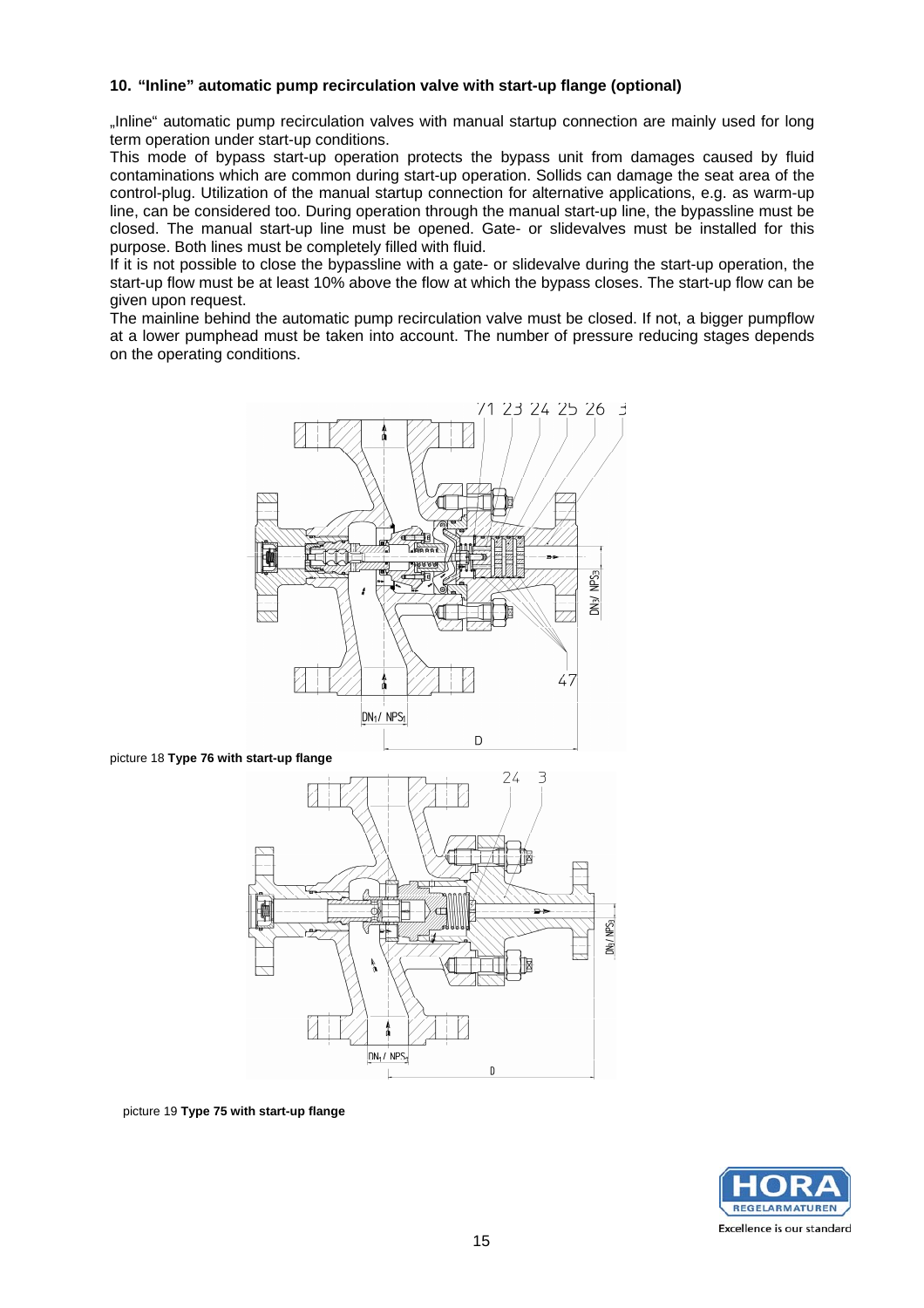## Table 4. **Installation dimensions of the start-up connection**

| $DN_1$ | PN<br>DN <sub>3</sub> |              | Code number<br>PSG-N | D<br>(mm) |  |  |  |
|--------|-----------------------|--------------|----------------------|-----------|--|--|--|
| 32     | $10 - 40$<br>25       |              | 05.00-05.03H         | 160       |  |  |  |
| 40     | 40                    | $10 - 40$    | 06.00-06.03H         | 160       |  |  |  |
| 50     | 40                    | $10 - 16$    | 07.00-07.01H         | 165       |  |  |  |
| 50     | 40                    | 25-40        | 07.02-07.03H         | 175       |  |  |  |
| 50     | 40                    | 63,100,160   | 07.04-07.06H         | 210       |  |  |  |
| 50     | 40                    | 250          | 07.07H               | 240       |  |  |  |
| 65     | 50                    | $10 - 16$    | 08.00-08.01H         | 195       |  |  |  |
| 65     | 50                    | 25-40        | 08.02-08.03H         | 200       |  |  |  |
| 65     | 50                    | 63,100,160   | 08.04-08.06H         | 260       |  |  |  |
| 65     | 50                    | 250          | 08.07H               | 260       |  |  |  |
| 80     | 50                    | $10 - 16$    | 09.00-09.01H         | 225       |  |  |  |
| 80     | 50                    | 25-40        | 09.02-09.03H         | 230       |  |  |  |
| 80     | 50                    | 63,100,160   | 09.04-09.06H         | 270       |  |  |  |
| 80     | 50                    | 250          | 09.07H               | 300       |  |  |  |
| 100    | 80                    | $10 - 40$    | 10.00-10.03H         | 280       |  |  |  |
| 100    | 80                    | 63, 100, 160 | 10.04-10.06H         | 310       |  |  |  |
| 100    | 80                    | 250          | 10.07H               | 350       |  |  |  |
| 125    | 80                    | $10 - 16$    | 11.00-11.01H         | 295       |  |  |  |
| 125    | 80                    | 25-40        | 11.02-11.03H         | 300       |  |  |  |
| 125    | 80                    | 63, 100, 160 | 11.04-11.06H         | 380       |  |  |  |
| 125    | 80                    | 250          | 11.07H               | 400       |  |  |  |
| 150    | 100                   | 10-40        | 12.00-12.03H         | 360       |  |  |  |
| 150    | 100                   | 63, 100, 160 | 12.04-12.06H         | 400       |  |  |  |
| 150    | 100                   | 250          | 12.07H               | 430       |  |  |  |
| 200    | 150                   | 10-40        | 13.00-13.03H         | 525       |  |  |  |
| 200    | 150                   | 63, 100, 160 | 13.04-13.06H         | 570       |  |  |  |
| 200    | 150                   | 250          | 13.07H               | 530       |  |  |  |
| 250    | 150                   | $10 - 40$    | 14.00-14.03H         | 600       |  |  |  |
| 250    | 150                   | 63           | 14.04H               | 675       |  |  |  |
| 250    | 150                   | 100          | 14.05H               | 710       |  |  |  |

| NPS <sub>1</sub> | NPS <sub>3</sub> | Class    | Code number<br>PSG-N |     |
|------------------|------------------|----------|----------------------|-----|
| 1,5              | 1,5              | 150      | 06.02AH              | 180 |
| 1,5              | 1,5              | 300      | 06.04AH              | 160 |
| 2                | 1,5              | 150-300  | 07.02-04AH           | 210 |
| 2                | 1,5              | 600      | 07.05AH              | 240 |
| $\overline{2}$   | 1,5              | 900-1500 | 07.06-07AH           | 270 |
| 2,5              | 2                | 150      | 08.02AH              | 225 |
| 2,5              | 2                | 300      | 08.04AH              | 240 |
| 2,5              | 2                | 600      | 08.05AH              | 290 |
| 2,5              | 2                | 900-1500 | 08.06-07AH           | 400 |
| 3                | $\overline{2}$   | 150      | 09.02AH              | 255 |
| 3                | 2                | 300      | 09.04AH              | 260 |
| 3                | 2                | 600      | 09.05AH              | 290 |
| 3                | 2                | 900      | 09.06AH              | 300 |
| 3                | 2                | 1500     | 09.07AH              | 320 |
| 4                | 3                | 150      | 10.02AH              | 315 |
| 4                | 3                | 300      | 10.04AH              | 325 |
| 4                | 3                | 600      | 10.05AH              | 340 |
| 4                | 3                | 900      | 10.06AH              | 370 |
| 4                | 3                | 1500     | 10.07AH              | 360 |
| 5                | 3                | 150      | 11.02AH              | 325 |
| 5                | 3                | 300      | 11.04AH              | 340 |
| 5                | 3                | 600      | 11.05AH              | 385 |
| 5                | 3                | 900-1500 | 11.06-07AH           | 400 |
| 6                | 4                | 150      | 12.02AH              | 370 |
| 6                | 4                | 300      | 12.04AH              | 380 |
| 6                | 4                | 600      | 12.05AH              | 435 |
| 6                | 4                | 900      | 12.06AH              | 440 |
| 6                | 4                | 1500     | 12.07AH              | 450 |
| 8                | 6                | 150      | 13.02AH              | 570 |
| 8                | 6                | 300      | 13.04AH              | 570 |
| 8                | 6                | 600      | 13.05AH              | 600 |
| 8                | 6                | 900      | 13.06AH              | 520 |
| 8                | 6                | 1500     | 13.07AH              | 560 |
| 10               | 6                | 150      | 14.02AH              | 630 |
| 10               | 6                | 300      | 14.04AH              | 675 |
| 10               | 6                | 600      | 14.05AH              | 780 |

## Table 5. **Material-/Partslist of the start-up connection**

| Pos.            | Description     | Material | comparable with<br><b>ASTM</b> material |
|-----------------|-----------------|----------|-----------------------------------------|
| $\overline{3}$  | start-up flange | 1.0460   | A 105                                   |
| 23              | trestle         | 1.4571   | A 182 F 316                             |
| $\overline{24}$ | orifice plate   | 1.4571   | A 182 F 316                             |
| 25              | orifice plate   | 1.4571   | A 182 F 316                             |
| $\overline{26}$ | orifice plate   | 1.4571   | A 182 F 316                             |
| 47              | o-ring          | EPDM/NBR | EPDM/NBR                                |
| $\overline{71}$ | retaining ring  | 1.4122   | (min.13% Cr-steel)                      |

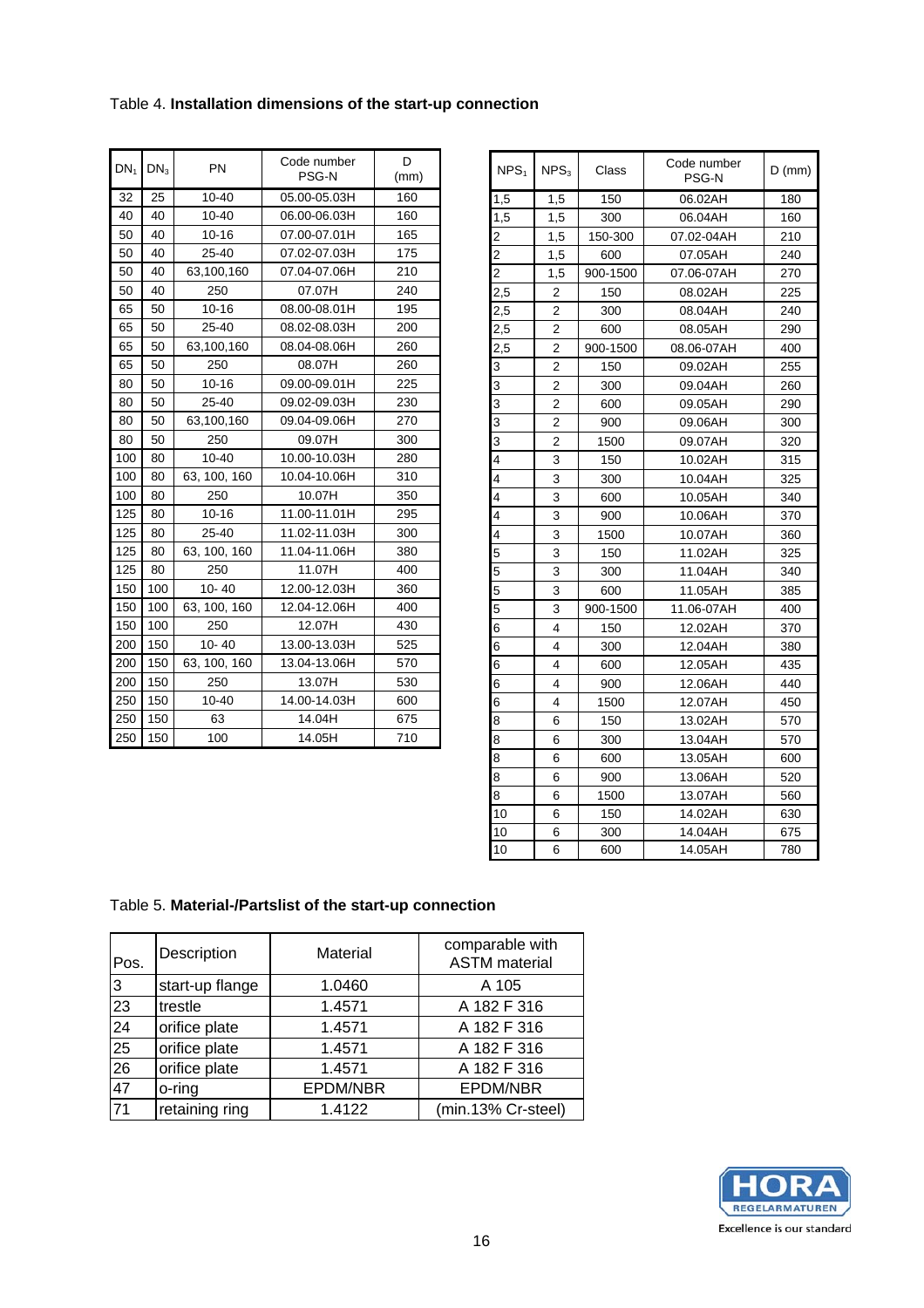#### **11. Back pressure increasing systems**

The perfect protection against cavitation and evaporation is a back pressure increasing system. A leaflet for these so called back pressure regulators is available upon request.

| Pressure rating | Standard         | Form |
|-----------------|------------------|------|
| PN 10 bis 40    | EN 1092          | B1   |
| PN 63           | EN 1092          | B2   |
| <b>PN 100</b>   | EN 1092          | B2   |
| <b>PN 160</b>   | <b>DIN 2638</b>  |      |
| <b>PN 250</b>   | <b>DIN 2628</b>  |      |
| CL 150 - 1500   | ASME/ANSI B 16.5 | RF   |

### **12. Flange specifications for HORA standard valves**

Upon request alternative flange configurations can be quoted.

#### **13. Markings**



### **14. Testing**

- Testings and markings of valves in approach to EN 1349, EN 19 (technical terms of delivery for valves)
- Mechanical technical testing acc. to EN 10213 part 2 (for casting of material GP 240 GH).
- Acc. PED 97/23/EG
- Pressure testing with water including rust-protection-inhibitor.

Special testing after consultation.

#### **15. Rust protection**

Valve inside:

All surfaces in contact with the fluid are treated with a corrosion preventive like SHELL, ESSO VALVOLINE (austenitic surfaces remain untreated). This gives protection for at least 6 months when stored inside.

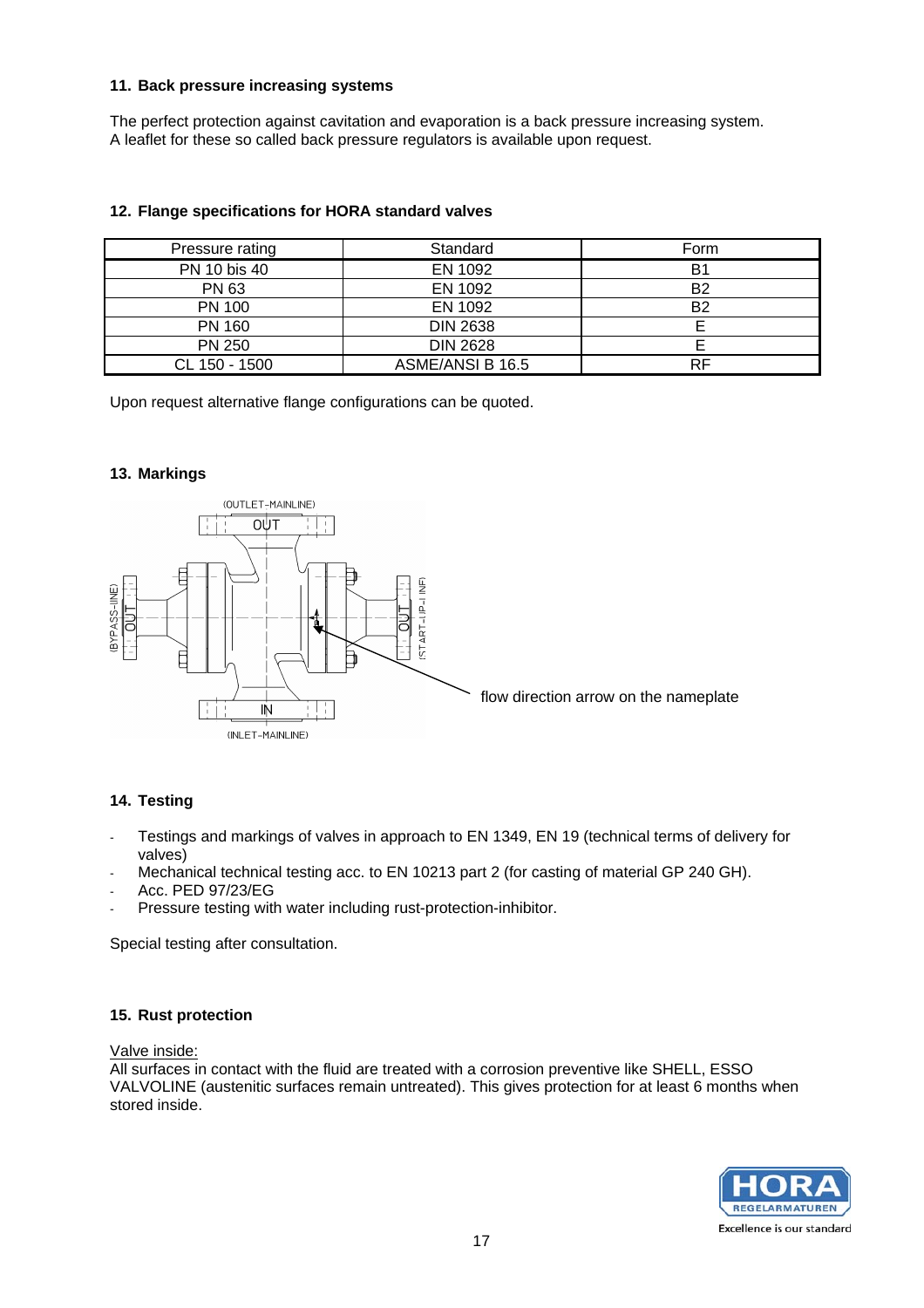#### Valve outside:

Valves are painted with a single pack zincdust primer WINCOLOR W1815 (max.temp. 200°C) Colour:grey. Austenitic surfaces remain untreated. Other paintings after consulting.

#### **16. Dispatch**

All flange openings are closed with a plastic cap. This cap also covers the flange facing. The goods are normally packed in carton boxes or on pallets depending on the total shipping weight. Depending on the mode of shipment and destination also (seaworthy) wooden boxes can be supplied by HORA.

Other packaging after consulting.

### **17. Storage**

The valves have to be stored in a dry place with temperatures between 20°C and 60°C (rel. air humidity 65% +/-10%). The storage period should not be longer than 6 months.

#### **18. Type coding PSG-N**

| DN  | <b>NPS</b>     | Code | PN  | Code             | <b>CLASS</b> | Code | Non-<br>return<br>valve | Start-up<br>flange | Special configuration   | Code       | SS-material | Code | Product-key<br>$(<=PN 40,$<br>$<< = CL 300$ ) | Product-key<br>$(>=PN 63,$<br>>CL 300) | Type |
|-----|----------------|------|-----|------------------|--------------|------|-------------------------|--------------------|-------------------------|------------|-------------|------|-----------------------------------------------|----------------------------------------|------|
| 25  | 1              | 04   | 10  | .00.             | 150          | .02A | R                       | H                  | gasket                  | S          | 1.4571      | -SS  | 1731                                          | 1732                                   | 75   |
| 32  |                | 05   | 16  | .01              | 300          | .04A |                         |                    | special-o-ring material | S          | 1.4408      | -SS  |                                               |                                        | 76   |
| 40  | 1,5            | 06   | 25  | .02              |              |      |                         |                    | special connections     | S          | 1.4462      | -SS  |                                               |                                        | 77   |
| 50  | $\overline{2}$ | 07   | 40  | .03              | 600          | .05A |                         |                    | special size            | S          |             |      |                                               |                                        |      |
| 65  | 2,5            | 08   | 63  | .04              | 900          | .06A |                         |                    | special material        | S          |             |      |                                               |                                        |      |
| 80  | 3              | 09   | 100 | .05              | 1500         | .07A |                         |                    | buttweld end            | <b>BWE</b> |             |      |                                               |                                        |      |
| 100 | $\overline{4}$ | 10   | 160 | .06              | 2500         | .08A |                         |                    |                         |            |             |      |                                               |                                        |      |
| 125 | 5              | 11   | 250 | .07              |              |      |                         |                    |                         |            |             |      |                                               |                                        |      |
| 150 | 6              | 12   | 320 | .08 <sub>0</sub> |              |      |                         |                    |                         |            |             |      |                                               |                                        |      |
| 200 | 8              | 13   |     |                  |              |      |                         |                    |                         |            |             |      |                                               |                                        |      |
| 250 | 10             | 14   |     |                  |              |      |                         |                    |                         |            |             |      |                                               |                                        |      |
| 300 | 12             | 15   |     |                  |              |      |                         |                    |                         |            |             |      |                                               |                                        |      |
| 350 | 14             | 16   |     |                  |              |      |                         |                    |                         |            |             |      |                                               |                                        |      |
| 400 | 16             | 17   |     |                  |              |      |                         |                    |                         |            |             |      |                                               |                                        |      |
| 450 | 18             | 18   |     |                  |              |      |                         |                    |                         |            |             |      |                                               |                                        |      |
| 500 | 20             | 19   |     |                  |              |      |                         |                    |                         |            |             |      |                                               |                                        |      |

example:

| Inlet:                     |            | NPS 2 CL 900 ANSI B16.5 RF |
|----------------------------|------------|----------------------------|
| Outlet:                    |            | NPS 2 CL 900 ANSI B16.5 RF |
| Bypass:                    |            | NPS 1 CL 900 ANSI B16.5 RF |
| nonreturn valve in bypass: | ves        |                            |
| start-up flange:           | ves        |                            |
| material seals:            | <b>FKM</b> |                            |
| material body:             | 1.4408     |                            |

Code : PSG-N 07.06ARHS-SS / 1732-77

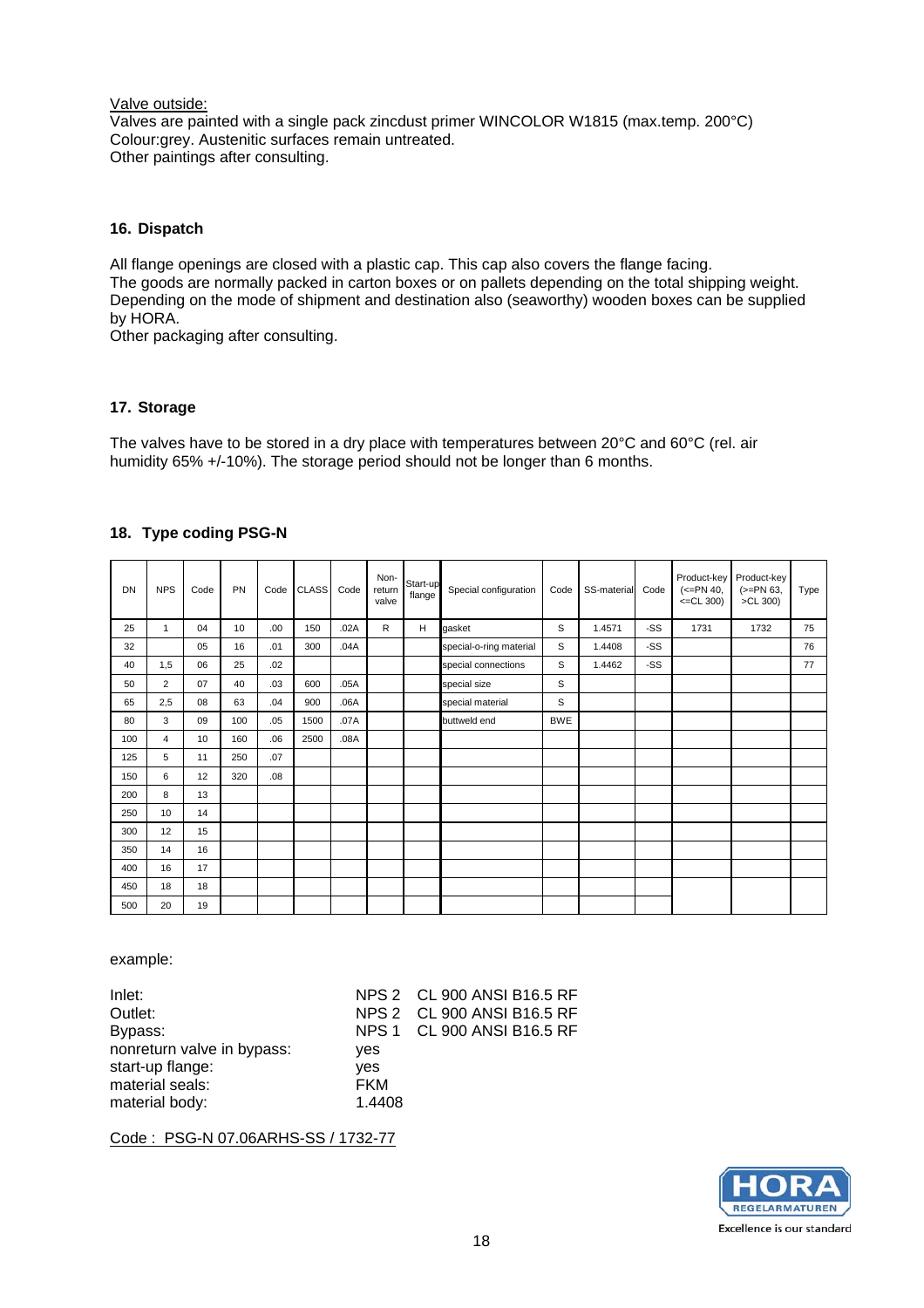### **19. Formulas**

| $k_y = Q^* \sqrt{\rho/(\Delta px 1000)}$ | kv[m <sup>3</sup> /h];Q[m <sup>3</sup> /h]; $\Delta p$ [bar], $\rho$ [kg/m <sup>3</sup> ] |
|------------------------------------------|-------------------------------------------------------------------------------------------|
| $c_{v}$ = kv*1,156                       | cv[USgallons/min]                                                                         |
| $\Delta p = H^*9.81^* \rho / 100000$     | $\Delta p$ [bar];H[m], $\rho$ [kg/m <sup>3</sup> ]                                        |

### **20. Notes**

| $k_v =$                     | Flow in $m^3/h$ that flows through the full open valve at a pressuredrop<br>of 1 bar.                                                                              |
|-----------------------------|--------------------------------------------------------------------------------------------------------------------------------------------------------------------|
| $C_v =$                     | Flow in US gallons/min that flows through the full open valve at a<br>pressuredrop of 1 Psi.                                                                       |
| Switchpoint=                | Processflow at which the bypass closes.                                                                                                                            |
| Bypass backpressure $p_N =$ | Pressure in the bypassline immediately behind the automatic pump<br>recirculation valve at full bypassflow (normally tankpressure + static height<br>+ linelosses) |

### **21. Contacts**

Holter Regelarmaturen GmbH & Co. KG P.O.Box 1460 D-33751 Schloß Holte Stukenbrock

Helleforthstr.58-60 D-33758 Schloß Holte-Stukenbrock

Tel. +49(0)5207/8903-0 Fax +49(0)5207/88037

http://www.hora.de e-mail: mail@hora.de

On our website you can find an actual list of all our international agents and distributors.